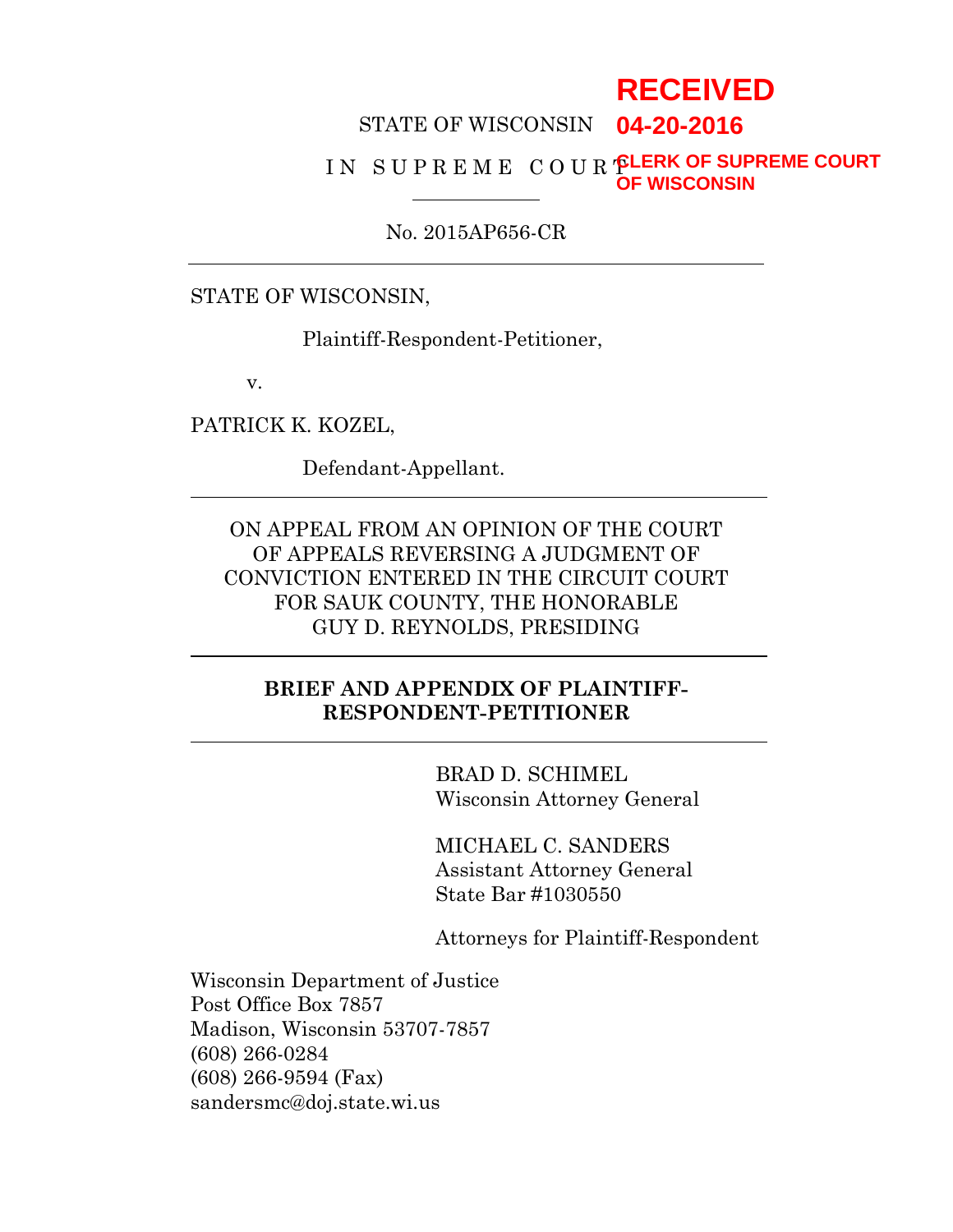# **TABLE OF CONTENTS**

|     | Page                                                                                                                                                                                                                                                                   |
|-----|------------------------------------------------------------------------------------------------------------------------------------------------------------------------------------------------------------------------------------------------------------------------|
|     |                                                                                                                                                                                                                                                                        |
|     | STATEMENT ON ORAL ARGUMENT                                                                                                                                                                                                                                             |
|     | STATEMENT OF THE CASE AND FACTS3                                                                                                                                                                                                                                       |
|     |                                                                                                                                                                                                                                                                        |
| I.  | EMERGENCY MEDICAL<br>THE<br>TECHNICIAN WHO DREW KOZEL'S<br>BLOOD WAS AUTHORIZED TO DO SO<br>BECAUSE HE WAS "A PERSON ACTING<br>UNDER THE DIRECTION OF A                                                                                                                |
|     | Applicable legal principles and<br>A.                                                                                                                                                                                                                                  |
|     | <b>B.</b><br>The EMT who drew Kozel's blood<br>was "a person acting under the<br>direction of a physician," under Wis.                                                                                                                                                 |
| II. | EVEN IF THE EMT WHO CONDUCTED<br>THE BLOOD DRAW IN THIS CASE WAS<br>NOT ACTING UNDER THE DIRECTION<br>OF A PHYSICIAN, SUPPRESSION OF<br>THE BLOOD TEST RESULT WOULD BE<br>IMPROPRER BECAUSE, AS<br>THE<br>CIRCUIT COURT CONCLUDED, THE<br>BLOOD DRAW WAS REASONABLE 14 |
|     | Α.                                                                                                                                                                                                                                                                     |
|     | <b>B.</b><br>The result of a test of blood drawn<br>under the implied consent law, but<br>not in accordance with Wis. Stat.<br>$\S 343.305(5)(b)$ , is not inadmissible.  15                                                                                           |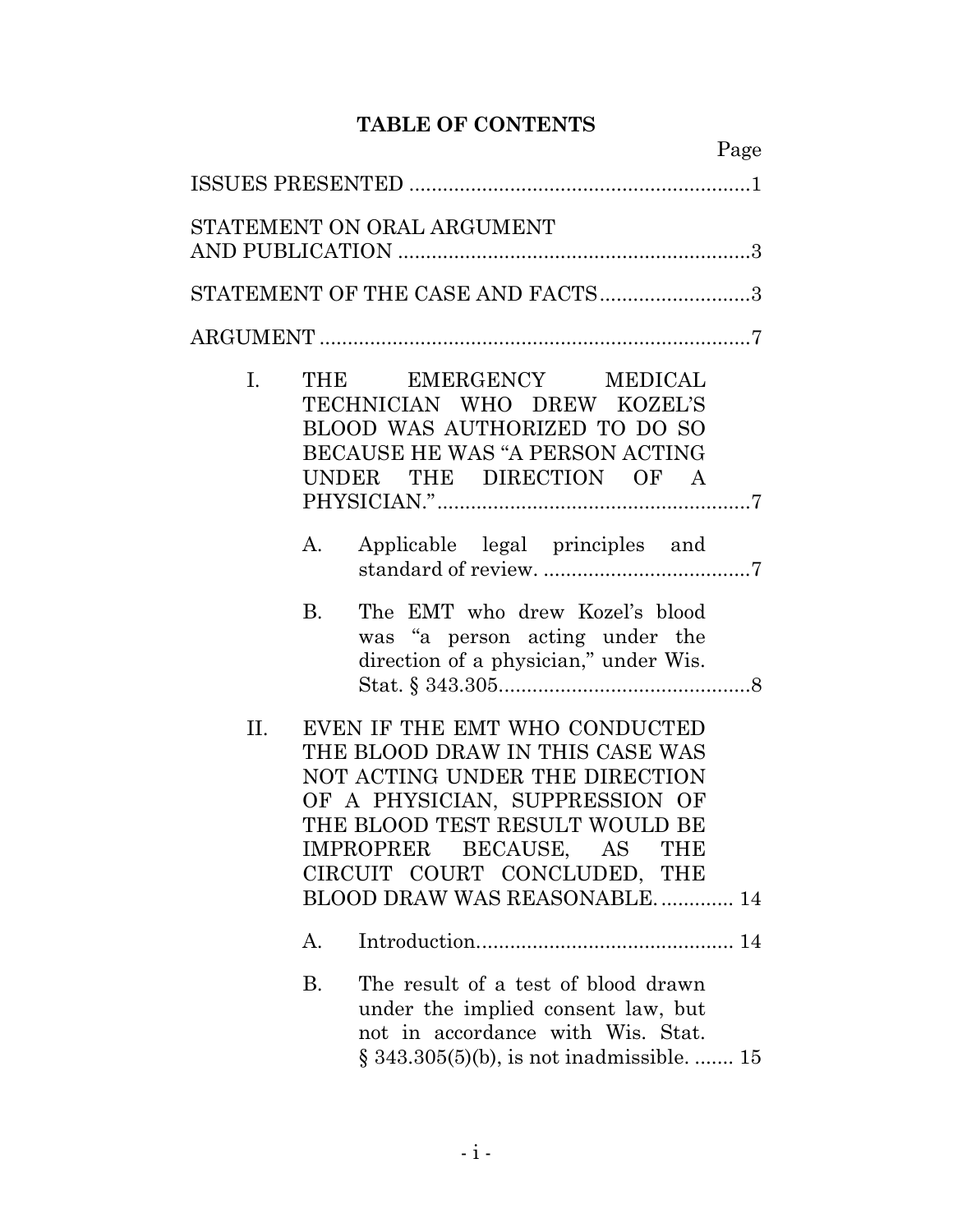Page

| C. The circuit court correctly denied  |  |
|----------------------------------------|--|
| Kozel's motion to suppress the blood   |  |
| test results because it found that the |  |
|                                        |  |
|                                        |  |

# CASES

| City of Waupaca v. Javorski,<br>198 Wis. 2d 563, 543 N.W.2d 507   |
|-------------------------------------------------------------------|
|                                                                   |
| County of Dane v. Winsand,                                        |
| 2004 WI App 86, 271 Wis. 2d 786,                                  |
| County of Fond du Lac v. Bethke,                                  |
| No. 2013AP2297, 2014 WL 1688068<br>(Wis. Ct. App. April 30, 2014) |
|                                                                   |
| County of Sauk v. McDonald,<br>No. 2014AP1921, 2015 WL 2114340    |
| (Wis. Ct. App. May 7, 2015)                                       |
|                                                                   |
| Florida v. Jimeno,                                                |
|                                                                   |
| Scales v. State,                                                  |
| 64 Wis. 2d 485,                                                   |
| Schmerber v. California,                                          |
|                                                                   |
| State v. Bohling,                                                 |
| 173 Wis. 2d 529,                                                  |
|                                                                   |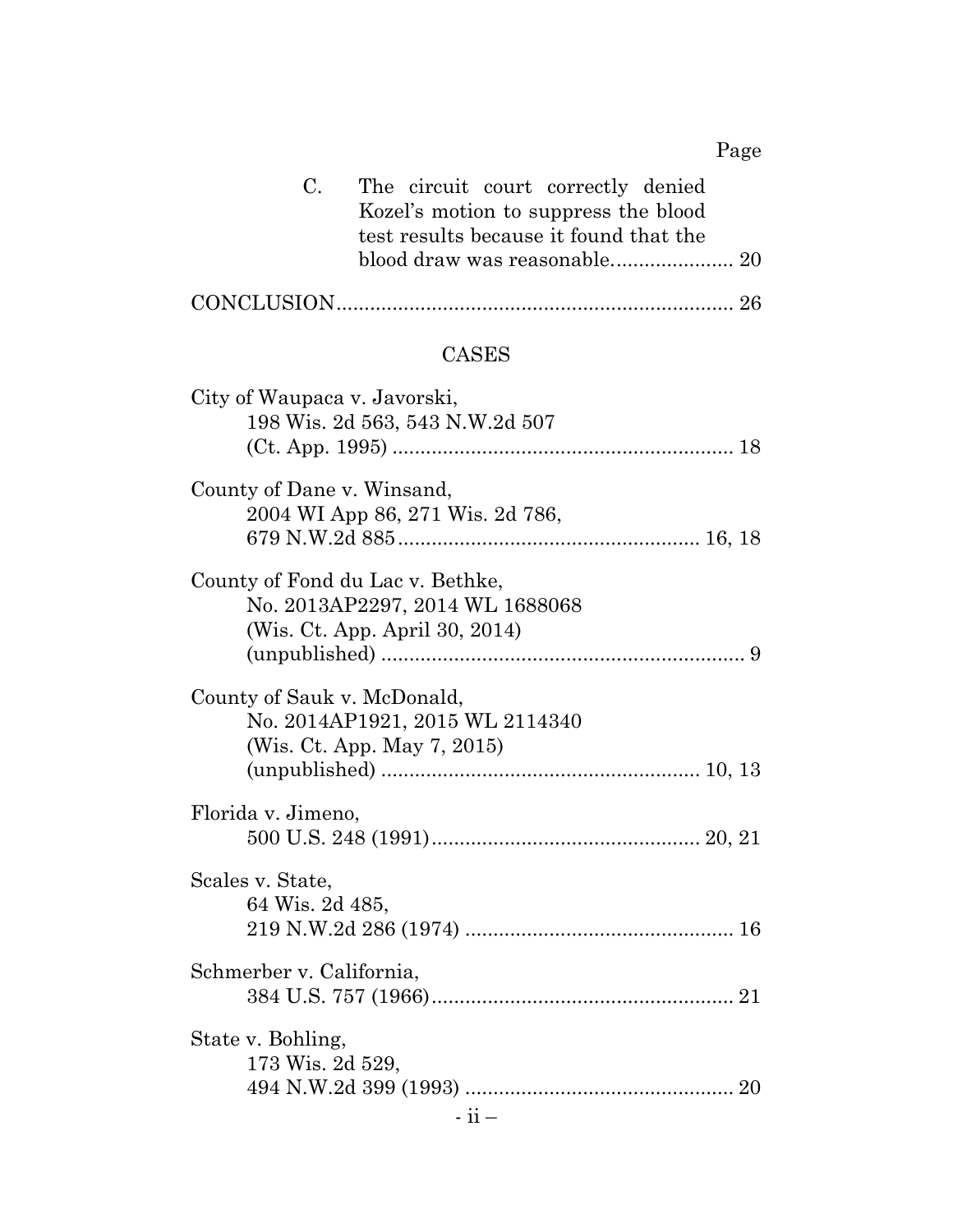|                                                                                       | Page |
|---------------------------------------------------------------------------------------|------|
| State v. Brooks,<br>113 Wis. 2d 347,                                                  |      |
| State v. Buchanan,<br>2013 WI 31, 346 Wis. 2d 735,                                    |      |
| State v. Daggett,<br>2002 WI App 32, 250 Wis. 2d 112,                                 |      |
| State v. Dinkins,<br>2012 WI 24, 339 Wis. 2d 78,                                      |      |
| State v. Grady,<br>2007 WI 81, 302 Wis. 2d 80,                                        |      |
| State v. Kennedy,<br>2014 WI 132, 359 Wis. 2d 454,                                    |      |
| State v. Kozel,<br>No. 2015AP656-CR, 2015 WL 6970484<br>(Wis. Ct. App. Nov. 12, 2015) |      |
| State v. Osborne,<br>No. 2012AP2540, 2013 WL 3213298<br>(Wis. Ct. App. June 27, 2013) |      |
| State v. Penzkofer,<br>184 Wis. 2d 262, 516 N.W.2d 774                                |      |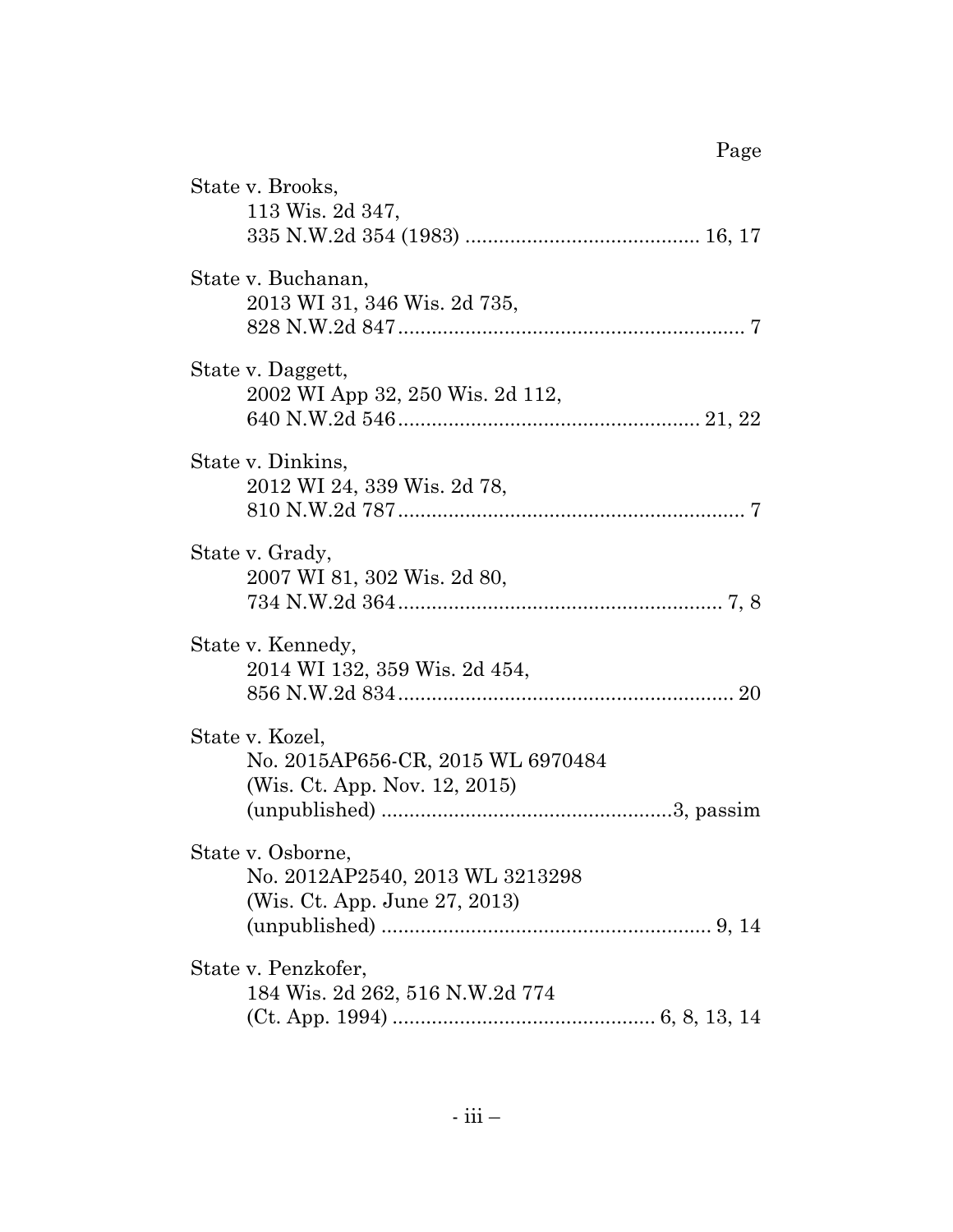| State v. Piddington,<br>2001 WI 24, 241 Wis. 2d 754,                  |
|-----------------------------------------------------------------------|
| State v. Quintana,<br>2008 WI 33, 308 Wis. 2d 615,                    |
| State v. Thorstad,<br>2000 WI App 199, 238 Wis. 2d 666,               |
| State v. Tullberg,<br>2014 WI 134, 359 Wis. 2d 421,                   |
| State v. Zeilke,<br>137 Wis. 2d 39,                                   |
| State v. Ziegler,<br>2012 WI 73, 342 Wis. 2d 256,                     |
| State ex rel. Kalal v. Circuit Court,<br>2004 WI 58, 271 Wis. 2d 633, |
| Winnebago County v. Christenson,<br>No. 2012AP1189, 2012 WL 5350269   |
| <b>STATUTES</b>                                                       |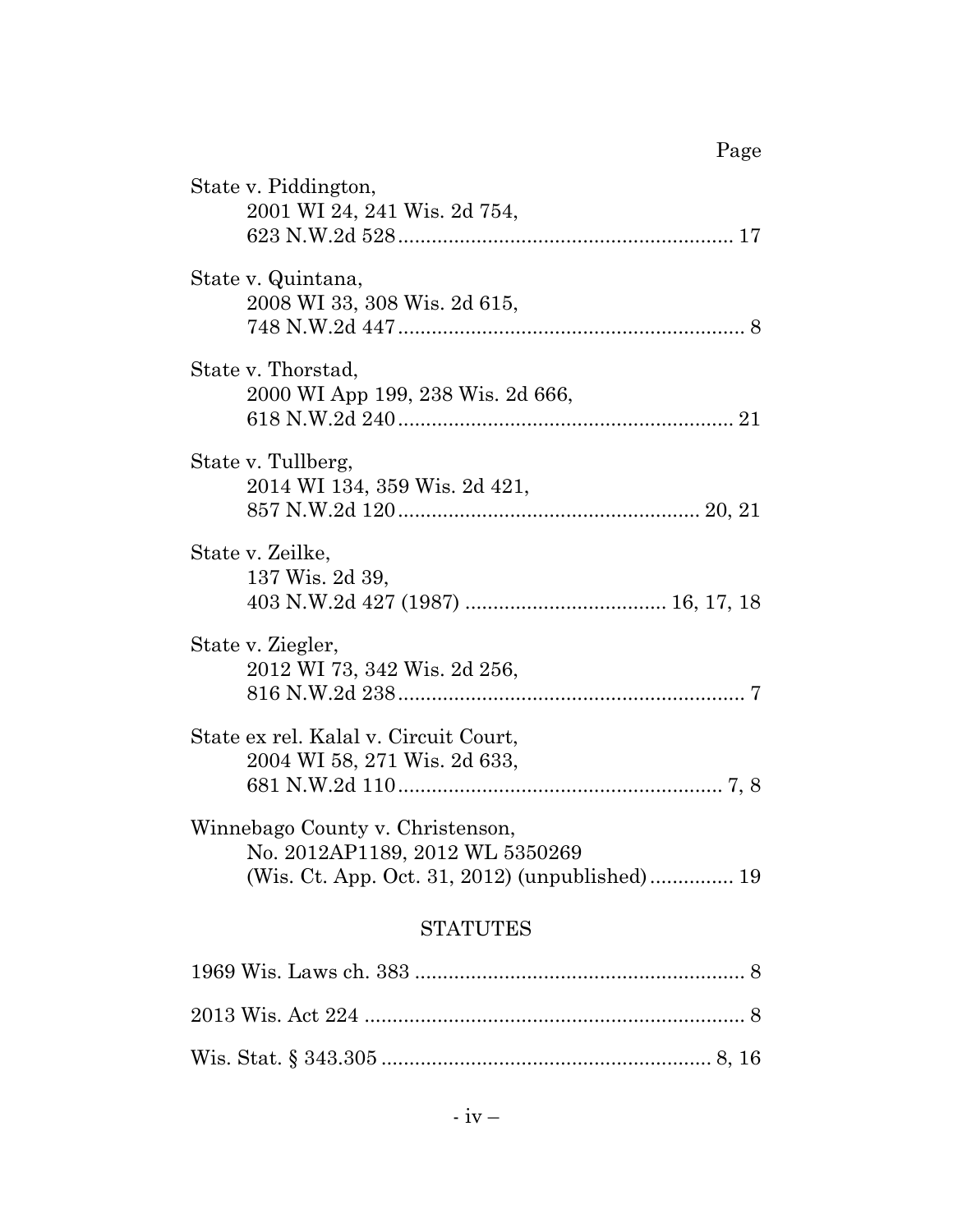# Page

# OTHER AUTHORITIES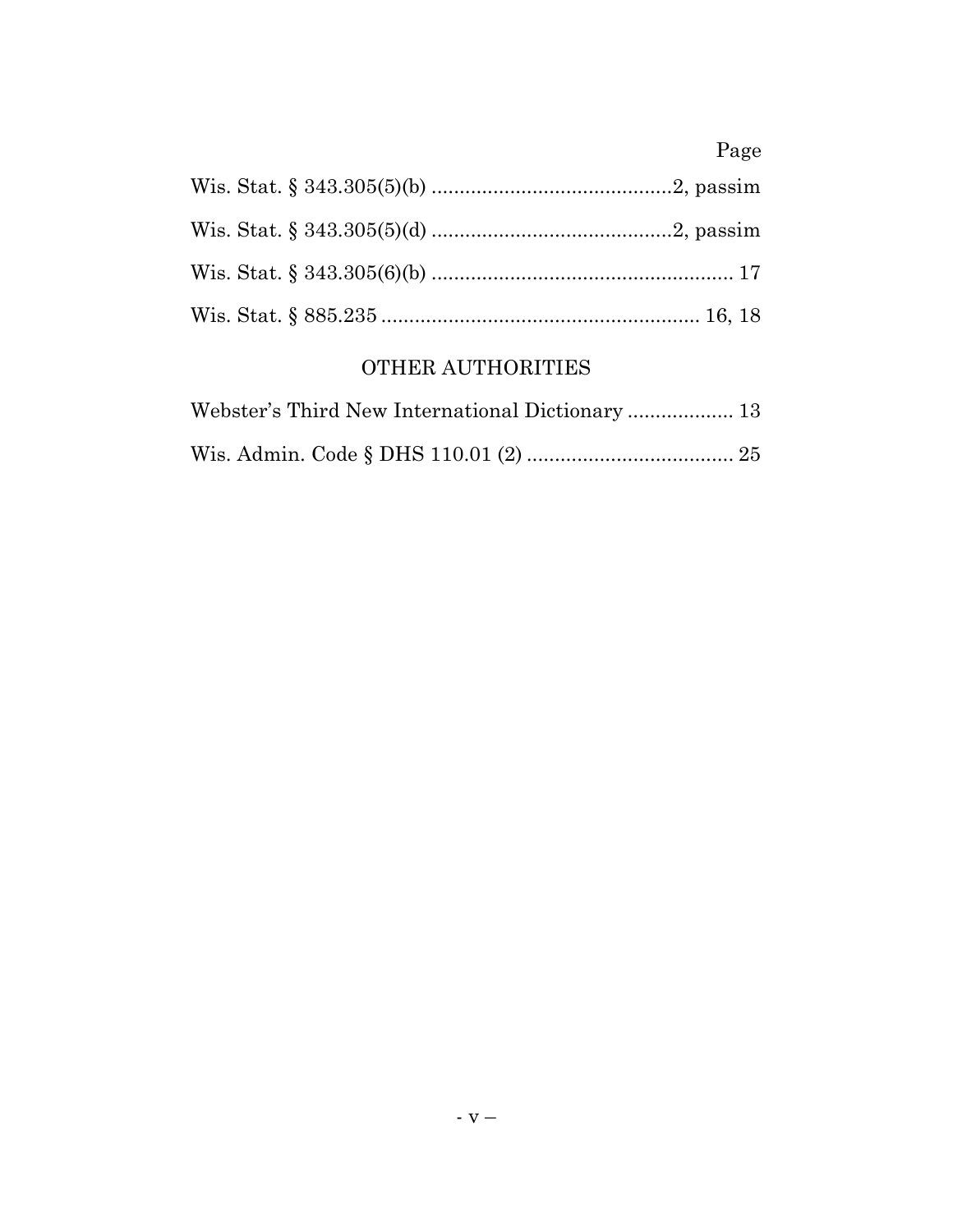#### STATE OF WISCONSIN

### IN SUPREME COURT

No. 2015AP656-CR

#### STATE OF WISCONSIN,

Plaintiff-Respondent-Petitioner,

v.

PATRICK K. KOZEL,

Defendant-Appellant.

# ON APPEAL FROM AN OPINION OF THE COURT OF APPEALS REVERSING A JUDGMENT OF CONVICTION ENTERED IN THE CIRCUIT COURT FOR SAUK COUNTY, THE HONORABLE GUY D. REYNOLDS, PRESIDING

### **BRIEF OF PLAINTIFF-RESPONDENT-PETITIONER**

#### ISSUES PRESENTED

1. Wisconsin Stat. § 343.305(5)(b) authorizes blood draws under the implied consent law by a "person acting under the direction of a physician." An Emergency Medical Technician (EMT) drew the defendant's blood while under the general supervision of a physician. Was the EMT a person acting under the direction of a physician?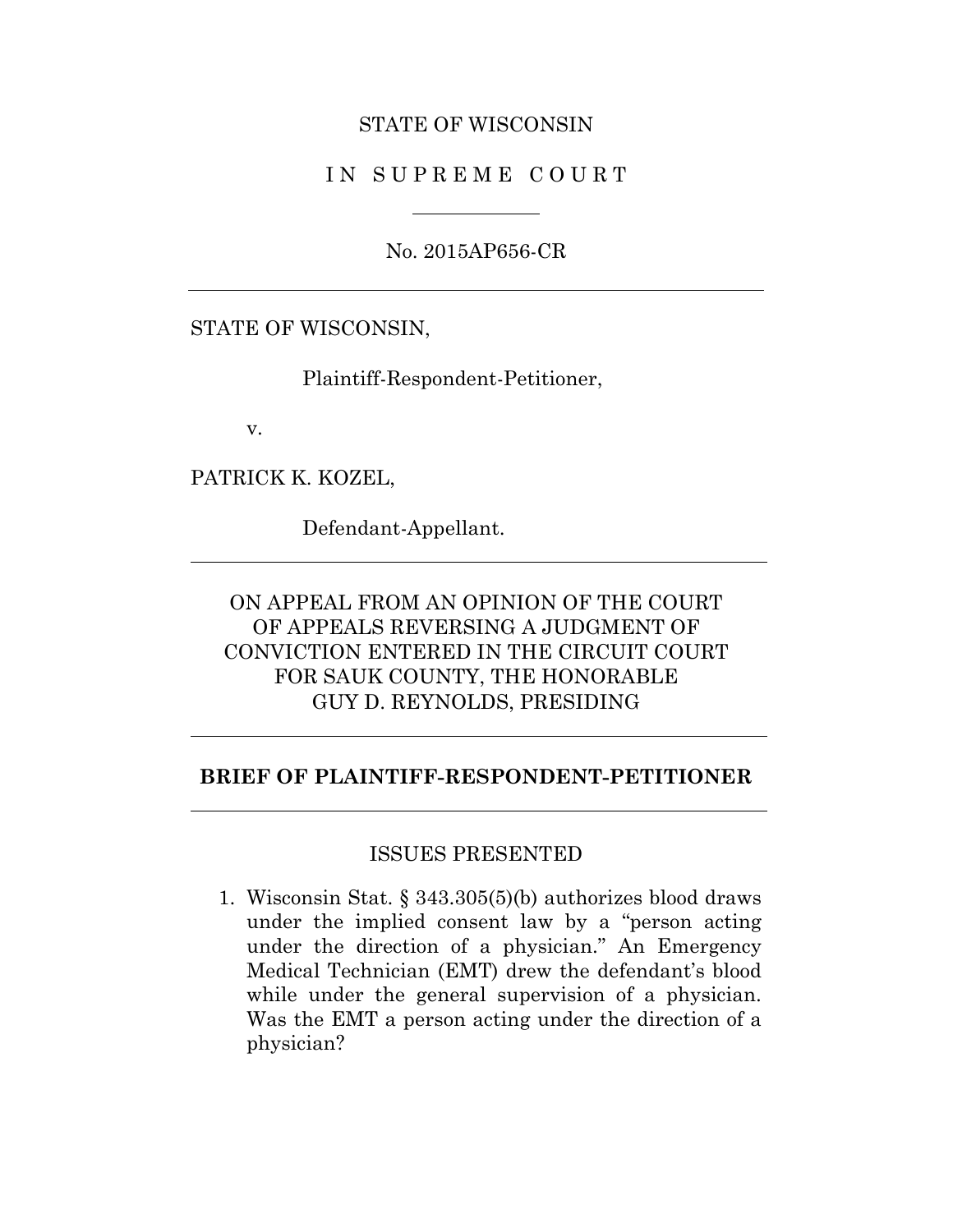The circuit court concluded that the EMT who withdrew the defendant's blood was "a person operating under the direction of a physician."

The court of appeals reversed. It noted that a letter from a physician authorized the EMT to conduct blood draws under the physician's license, but not under his physician's direction. The court utilized a dictionary definition of "direction" as meaning "guidance or supervision of action, conduct or operation," and concluded that the blood draw in this case was not guided or supervised by a physician, and that the EMT was therefore not "a person operating under the direction of a physician."

2. Wisconsin Stat. § 343.305(5)(d) provides that "results of a test administered in accordance with" the implied consent law "are admissible" at trial. No statute provides that results of tests not administered in accordance with the implied consent law are inadmissible at trial. If a blood draw is conducted in accordance with medically accepted procedures, and in a reasonable manner, but not in accordance with § 343.305(5)(b), is suppression of the blood test results required?

The circuit court concluded that the blood draw was conducted "in accordance with medically accepted procedures," and in a reasonable manner. The court also concluded that the EMT was acting under the direction of a physician when he drew the defendant's blood, so it did not consider whether suppression of the blood test results would have been required if the EMT was not acting under the direction of a physician.

The court of appeals did not explicitly address whether suppression is required if blood is drawn under the implied consent law by a person not included under Wis. Stat. § 343.305(5)(b). But the court implicitly concluded that suppression is required, because it remanded the case with instructions to suppress the blood test results.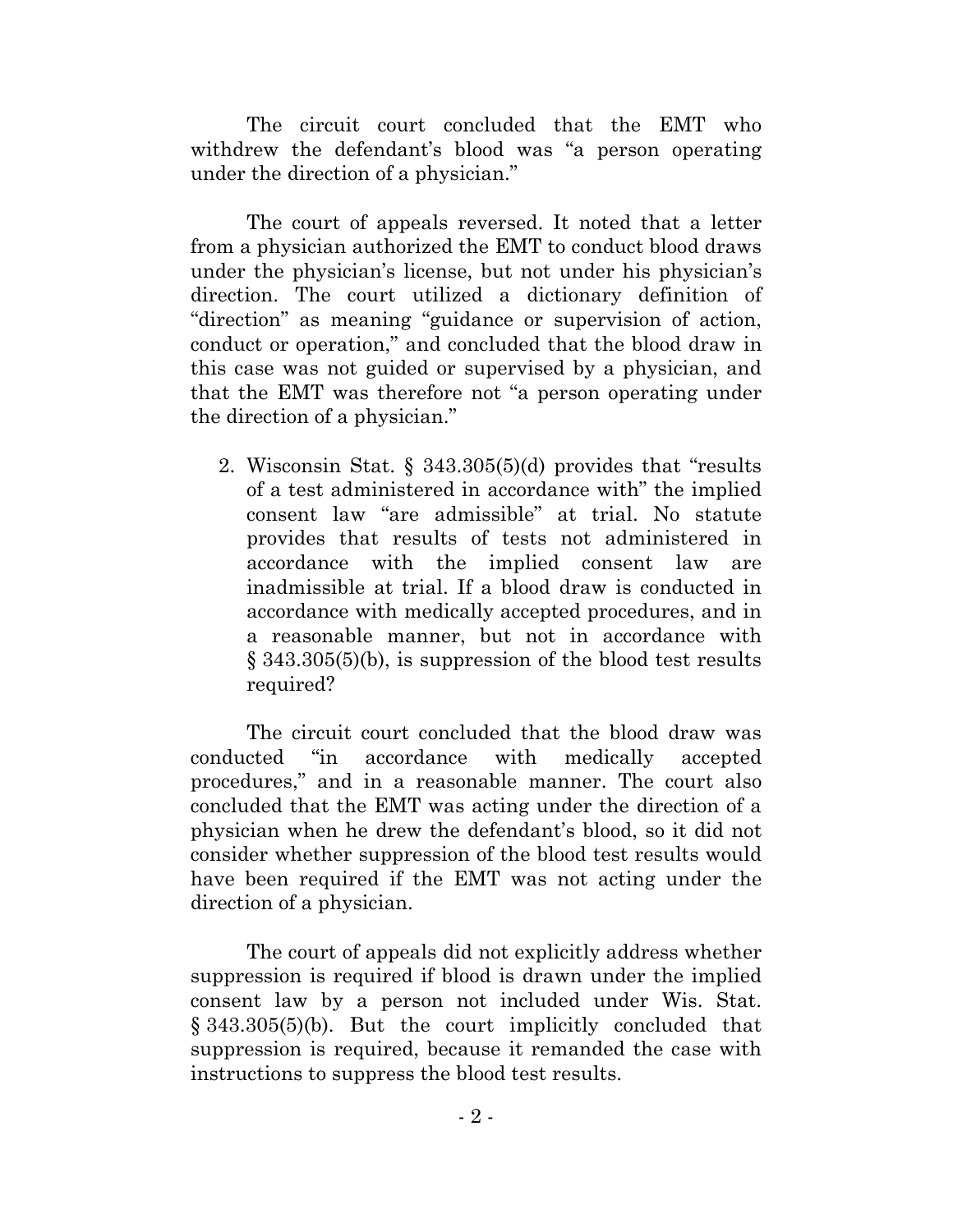#### STATEMENT ON ORAL ARGUMENT AND PUBLICATION

By granting review, this Court has indicated that oral argument and publication are appropriate.

#### STATEMENT OF THE CASE AND FACTS

The State appeals an unpublished one-judge opinion of the court of appeals reversing a judgment convicting Patrick K. Kozel of operating a motor vehicle while under the influence of an intoxicant (OWI), as a second offense. *State v. Kozel*, No. 2015AP656-CR, 2015 WL 6970484 (Wis. Ct. App. Nov. 12, 2015) (unpublished) (Pet.-Ap. 101-07.)

Kozel was arrested for OWI, and was transported to the Sauk County Law Enforcement Center, also known as the jail. (2:2; 26:34, Pet.-Ap. 144.) He submitted to a request for a blood sample, and an EMT-Intermediate drew two blood samples from Kozel in a room at the jail. (26:3, 5, 10-11, 14, 34.) Testing of the blood samples showed that Kozel had a blood alcohol level of 0.196. (2:2.)

Kozel was charged with OWI and operating a motor vehicle with a prohibited alcohol concentration (PAC), both as a second offense. (2:1.) Kozel moved to suppress the results of the blood test, on the grounds that the blood draw was unreasonable because it was not administered by a "person acting under the direction of a physician," under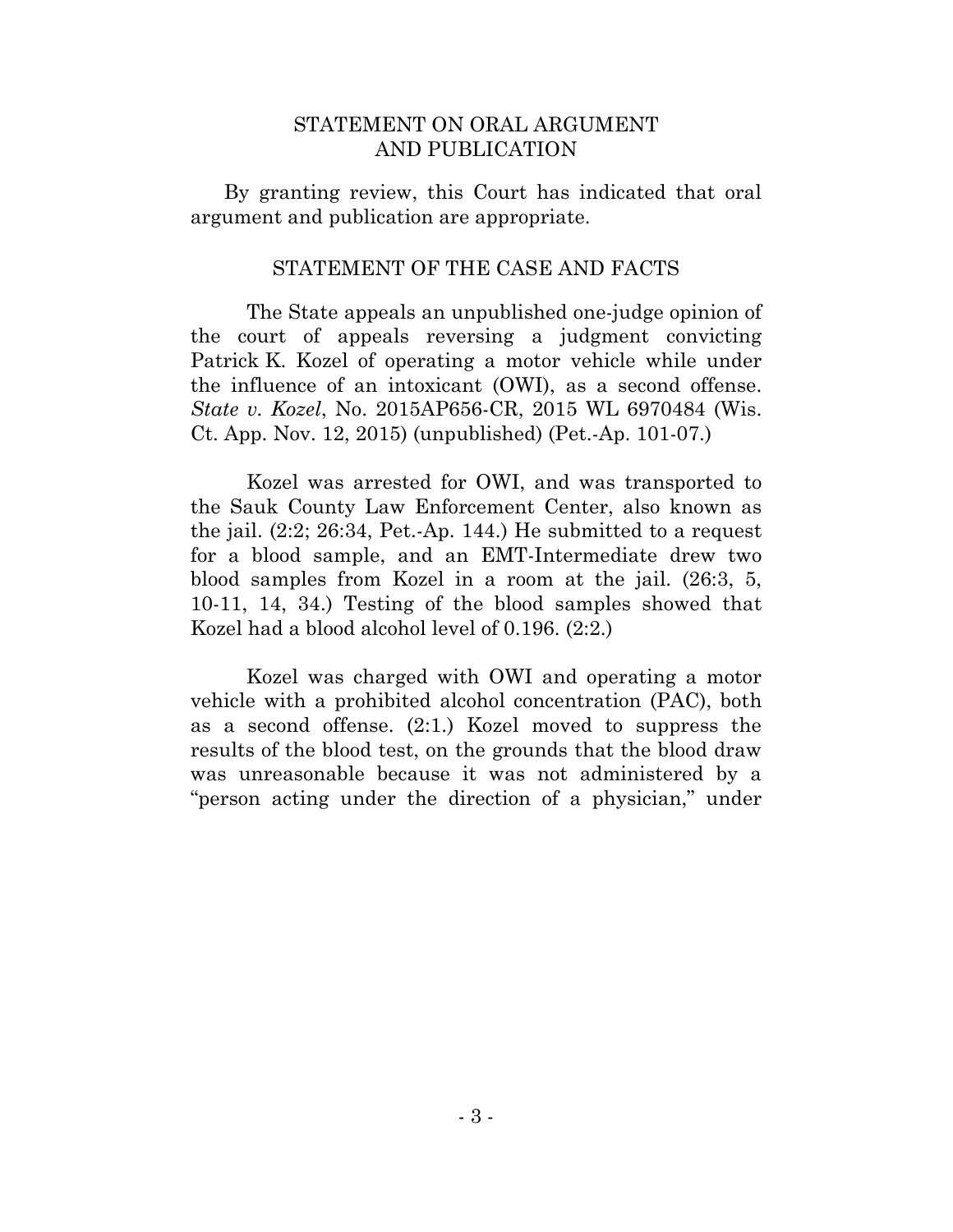Wis. Stat. § 343.305(5)(b)<sup>1</sup>, and that it was conducted in a non-medical setting. (13:16-17, Pet.-Ap. 108-09.)

At the suppression hearing, the EMT testified that at the time of Kozel's blood draw, he was employed as an EMT-Intermediate Technician for the Baraboo District Ambulance Service, and was certified and licensed to perform blood draws at the request of law enforcement. (26:3-5.) The EMT said that when he drew Kozel's blood, he had performed 100 to 150 blood draws, all at the Sauk County jail. (26:5, 27.) The EMT testified that he administered blood draws in a room at the jail designated for blood draws that was clean and looked like an emergency room. (26:12.) The EMT testified that the package containing the needle that he used to draw Kozel's blood was sealed and sterile (26:16-17), and that there were no problems with the blood draw. (26:17-18.)

The EMT testified that he conducts blood draws under the authority of Dr. Manuel Mendoza, a Wisconsin licensed physician who serves as the medical director of the Baraboo District Ambulance Service. (26:6-7.) The EMT testified that he had been conducting blood draws under Dr. Mendoza's supervision since June 2009 (26:7); that Dr. Mendoza occasionally showed up at his place of work (26:8); that Dr. Mendoza "give[s] trainings" and supervises him "in general ways" (26:8-9); that he could contact Dr. Mendoza "[i]mmediately" by phone (26:9), or contact any on-duty

 $\overline{a}$ 

<span id="page-9-0"></span><sup>&</sup>lt;sup>1</sup> Wisconsin Stat. § 343.305(5)(b) (2011-12) provided as follows:

<sup>(5)</sup> ADMINISTERING THE TEST; ADDITIONAL TESTS.

<sup>(</sup>b) Blood may be withdrawn from the person arrested for violation of s. 346.63 (1), (2), (2m), (5), or (6) or 940.25, or s. 940.09 where the offense involved the use of a vehicle, or a local ordinance in conformity with s.  $346.63$  (1), (2m), or (5), or as provided in sub. (3) (am) or (b) to determine the presence or quantity of alcohol, a controlled substance, a controlled substance analog, or any other drug, or any combination of alcohol, controlled substance, controlled substance analog, and any other drug in the blood only by a physician, registered nurse, medical technologist, physician assistant or person acting under the direction of a physician.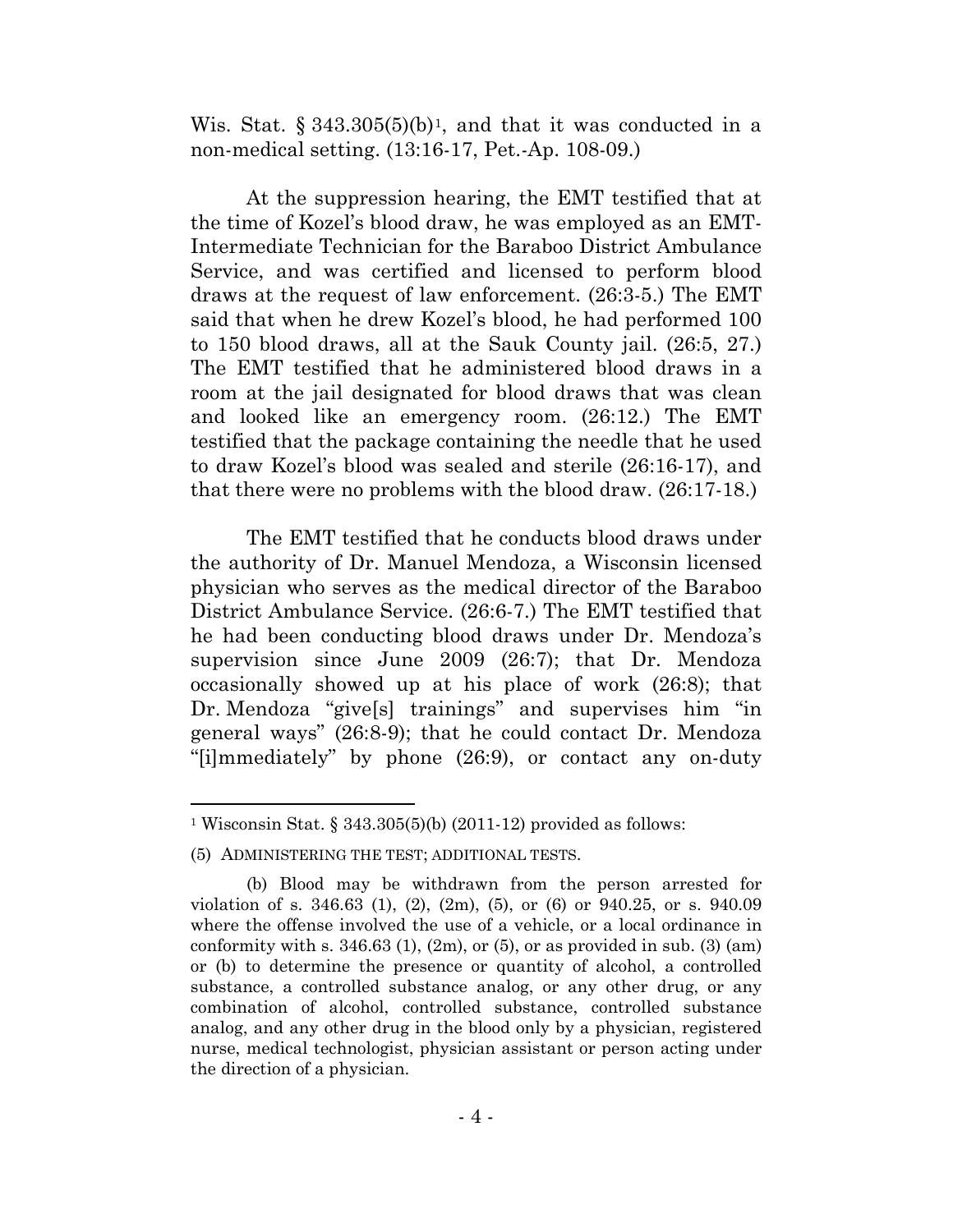physician at the local emergency room (26:9); and that as an EMT, he regularly contacts Dr. Mendoza and on-duty emergency room physicians. (26:9.)

The EMT acknowledged that Dr. Mendoza had not trained him, had not observed him doing any procedures before certifying him, and had not observed the EMT perform any blood draws at the jail. (26:25.)

The State also introduced a letter signed by Dr. Mendoza and dated August 21, 2009, which states as follows:

To Whom It May Concern:

As Medical Director for Baraboo District Ambulance Service, I have authorized a standing order for the EMT-Paramedics and approved EMT-Intermediate Technicians authority to draw legal blood draws at the request of the law enforcement officers.

The Baraboo District Ambulance Service EMT-Paramedics and EMT-Intermediate Technicians are acting under the direction of my physician license.

They have all completed extensive training regarding the procedures and legalities of obtaining blood draws. If you have any questions regarding this [matter], please do not hesitate to contact me.

(25:2 Ex. 1; 26:7-8, 21-24.)

The circuit court found that the EMT was licensed and certified. (26:34.) It found that no doctor was present when the EMT drew Kozel's blood (26:35), but that the EMT was able to reach Dr. Mendoza or another doctor by phone. (26:35.) The court also found that Dr. Mendoza's letter authorized the EMT to conduct blood draws "under the direction of his physician's license." (26:36-37.)

The circuit court concluded that the EMT was acting under Dr. Mendoza's direction, stating that "as an EMT intermediate employed by the ambulance service, he meets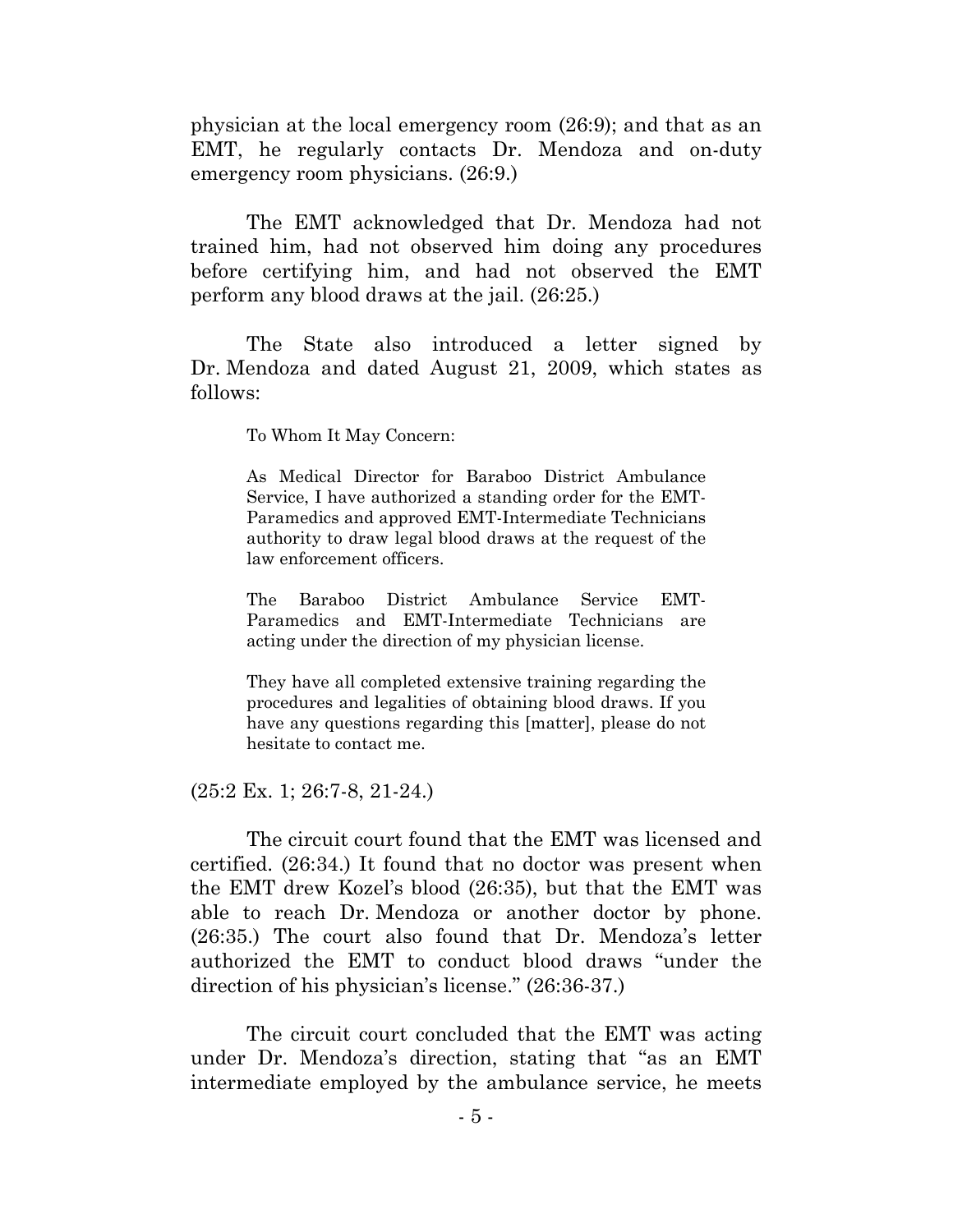the description of medical professionals expressly acting under the direction of Dr. Mendoza's physician license and authorized by Dr. Mendoza to draw blood when requested by law enforcement officers." (26:39.) The court added that "[a]s a fully trained and licensed EMT and having drawn the defendant's blood in accordance with the preexisting authorization of Dr. Mendoza, this is enough, in the Court's view, under the *Penzkofer*[2](#page-11-0) case, which does not require overthe-shoulder supervision or breathing-down-his-neck supervision, as the state I think characterized it." (26:39-40.) The court found that the blood draw was reasonable (26:42), because it was performed by an experienced EMT who was licensed and certified, "in accordance with medically accepted procedures." (26:36-37.) The court therefore denied Kozel's motion to suppress evidence. (23, Pet.-Ap. 110; 26:42.)

Kozel pled no contest to OWI (43:3), and the circuit court imposed judgment of conviction. (39.) Kozel appealed (45), and the court of appeals reversed the judgment of conviction in a one-judge opinion by Judge Sherman. The court of appeals concluded that the EMT was acting under the license of Dr. Mendoza, but not under his direction. *Kozel*, 2014 WL 6970484, ¶ 13. The court concluded that no evidence was presented demonstrating "that the EMT operated under written procedures or protocols from or approved by Dr. Mendoza, that Dr. Mendoza approved the performance of the EMT's blood draw duties on a regular or even irregular basis, or that the EMT had regular or even irregular contact with Dr. Mendoza." *Id.* ¶ 14.

The court of appeals did not address whether the blood draw was reasonable, concluding that its determination that the EMT was not acting under the direction of a physician was dispositive. *Id.* The court remanded the case to the circuit court with instructions to grant Kozel's motion to

 $\overline{a}$ 

<span id="page-11-0"></span><sup>2</sup> *State v. Penzkofer*, 184 Wis. 2d 262, 516 N.W.2d 774 (Ct. App. 1994).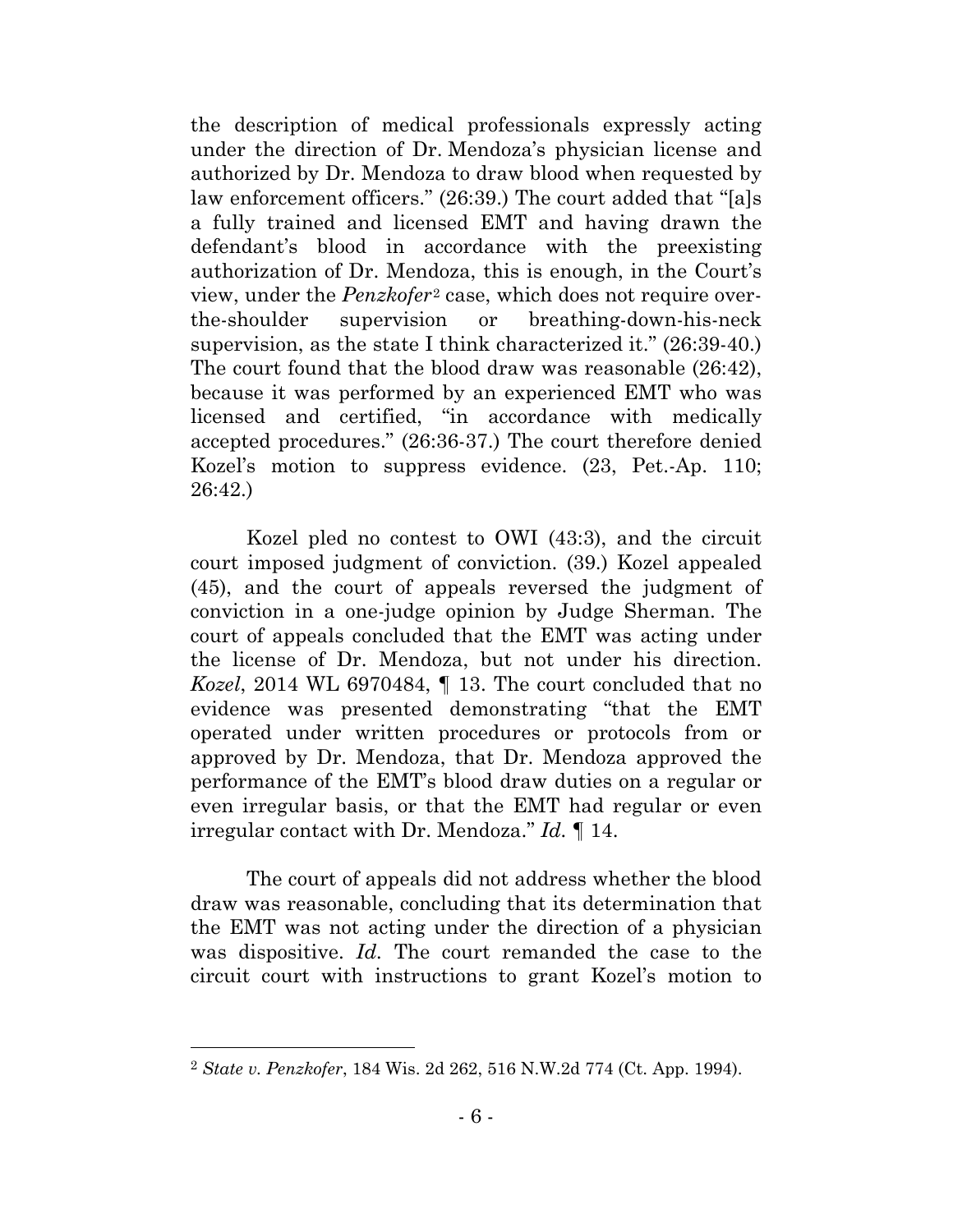suppress the blood test results. *Id.* ¶ 15. This Court then granted the State's petition for review.

#### ARGUMENT

I. THE EMERGENCY MEDICAL TECHNICIAN WHO DREW KOZEL'S BLOOD WAS AUTHORIZED TO DO SO BECAUSE HE WAS "A PERSON ACTING UNDER THE DIRECTION OF A PHYSICIAN."

A. Applicable legal principles and standard of review.

The first issue in this case concerns whether the EMT who drew Kozel's blood was "a person acting under the direction of a physician," and therefore was authorized to conduct a blood draw under Wis. Stat. § 343.305(5)(b). Resolution of this issue requires interpretation of Wisconsin's implied consent law. "'The purpose of statutory interpretation is to determine what the statute means so that it may be given its full, proper, and intended effect.'" *State v. Buchanan*, 2013 WI 31, ¶ 23, 346 Wis. 2d 735, 828 N.W.2d 847 (quoting *State v. Ziegler*, 2012 WI 73, ¶ 42, 342 Wis. 2d 256, 816 N.W.2d 238) (additional citations omitted) (internal quotation marks omitted).

In interpreting a statute, a reviewing court "begins with the plain language of the statute." *State v. Dinkins*, 2012 WI 24, ¶ 29, 339 Wis. 2d 78, 810 N.W.2d 787 (citing *State ex rel. Kalal v. Circuit Court*, 2004 WI 58, ¶ 45, 271 Wis. 2d 633, 681 N.W.2d 110). A court "generally give[s] words and phrases their common, ordinary, and accepted meaning." *Id.* (citing *Kalal*, 271 Wis. 2d 633, ¶ 45). A reviewing court is to "interpret statutory language reasonably, 'to avoid absurd or unreasonable results.'" *Id.* (citing *Kalal*, 271 Wis. 2d 633, ¶ 46). "An interpretation that contravenes the manifest purpose of the statute is unreasonable." *Id.* (citing *Kalal*, 271 Wis. 2d 633, ¶ 49).

A statute is ambiguous if it is susceptible to more than one reasonable understanding. *State v. Grady*, 2007 WI 81,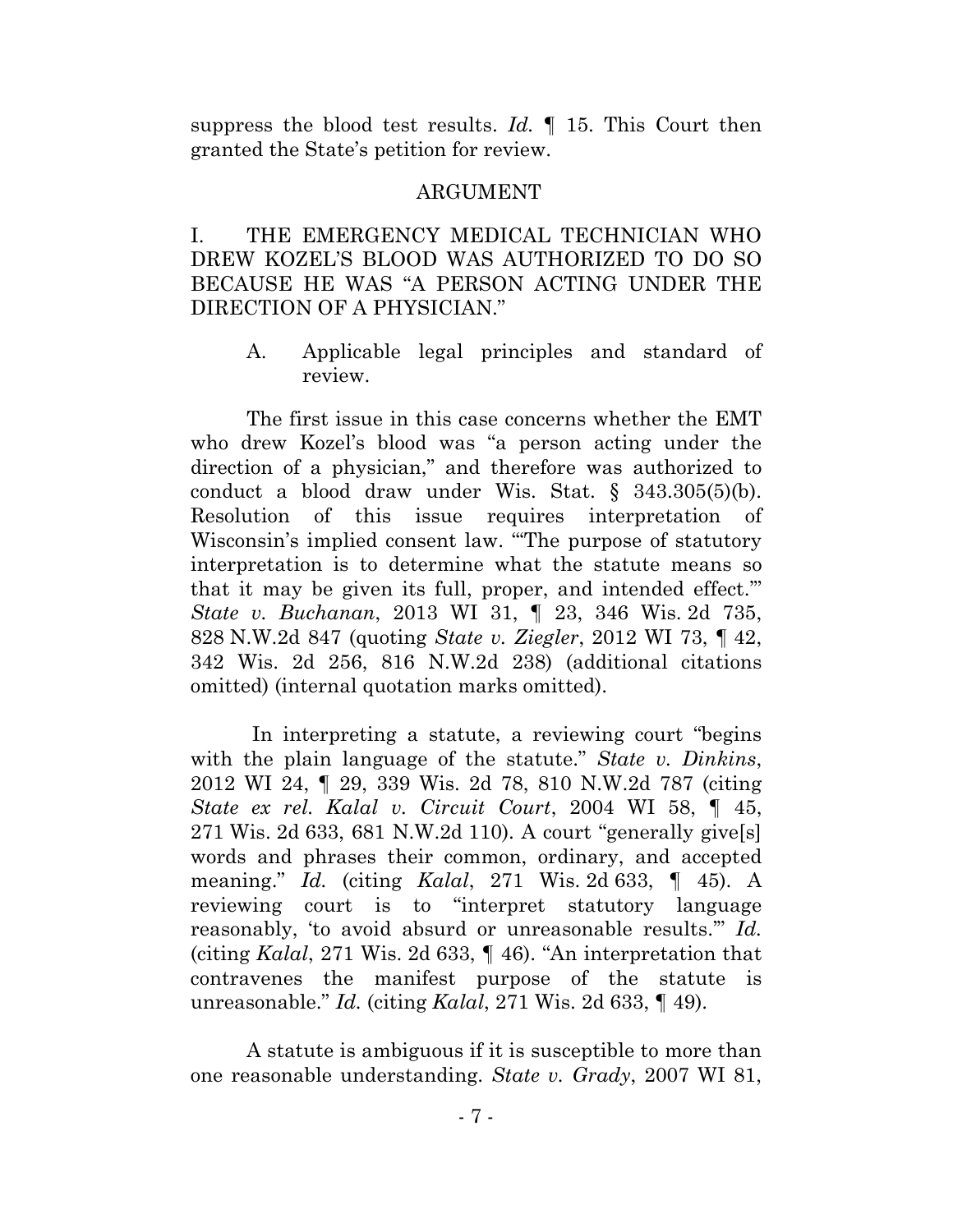¶ 15, 302 Wis. 2d 80, 734 N.W.2d 364 (citing *Kalal*, 271 Wis. 2d 633, ¶ 47). If a statute is ambiguous, a reviewing court may examine extrinsic sources in order to guide its interpretation. *Id.* (citing *Kalal*, 271 Wis. 2d 633, ¶ 50).

The proper interpretation of a statute is a question of law, reviewed de novo. *State v. Quintana*, 2008 WI 33, ¶ 11, 308 Wis. 2d 615, 748 N.W.2d 447.

B. The EMT who drew Kozel's blood was "a person acting under the direction of a physician," under Wis. Stat. § 343.305.

Under Wis. Stat. § 343.305(5)(b) (2011-12), "Blood may be withdrawn from the person arrested for violation of s. 346.63 (1) . . . only by a physician, registered nurse, medical technologist, physician assistant or person acting under the direction of a physician."[3](#page-13-0) The phrase "acting under the directions of a physician" has been part of the implied consent law since the law was initially enacted in 1969. 1969 Wis. Laws ch. 383, § 4. The phrase is not defined in the statute.

The court of appeals addressed the meaning of "person acting under the direction of a physician" in *State v. Penzkofer*, 184 Wis. 2d 262, 516 N.W.2d 774 (Ct. App. 1994). In *Penzkofer*, a blood draw was performed by a certified lab technician who was generally supervised by a pathologist, and who followed written protocol approved by the pathologist. *Id.* at 265.

The defendant in *Penzkofer* argued that "an act pursuant to a general authorization does not constitute an act 'under the direction' of a physician." *Id.* at 264.

 $\overline{a}$ 

<span id="page-13-0"></span><sup>3</sup> The statute has since been amended to add that blood may also be drawn by a "phlebotomist, or other medical professional who is authorized to draw blood." 2013 Wis. Act 224. The language at issue in this case—"person acting under the direction of a physician"—remains in the 2013-14 version of the statute.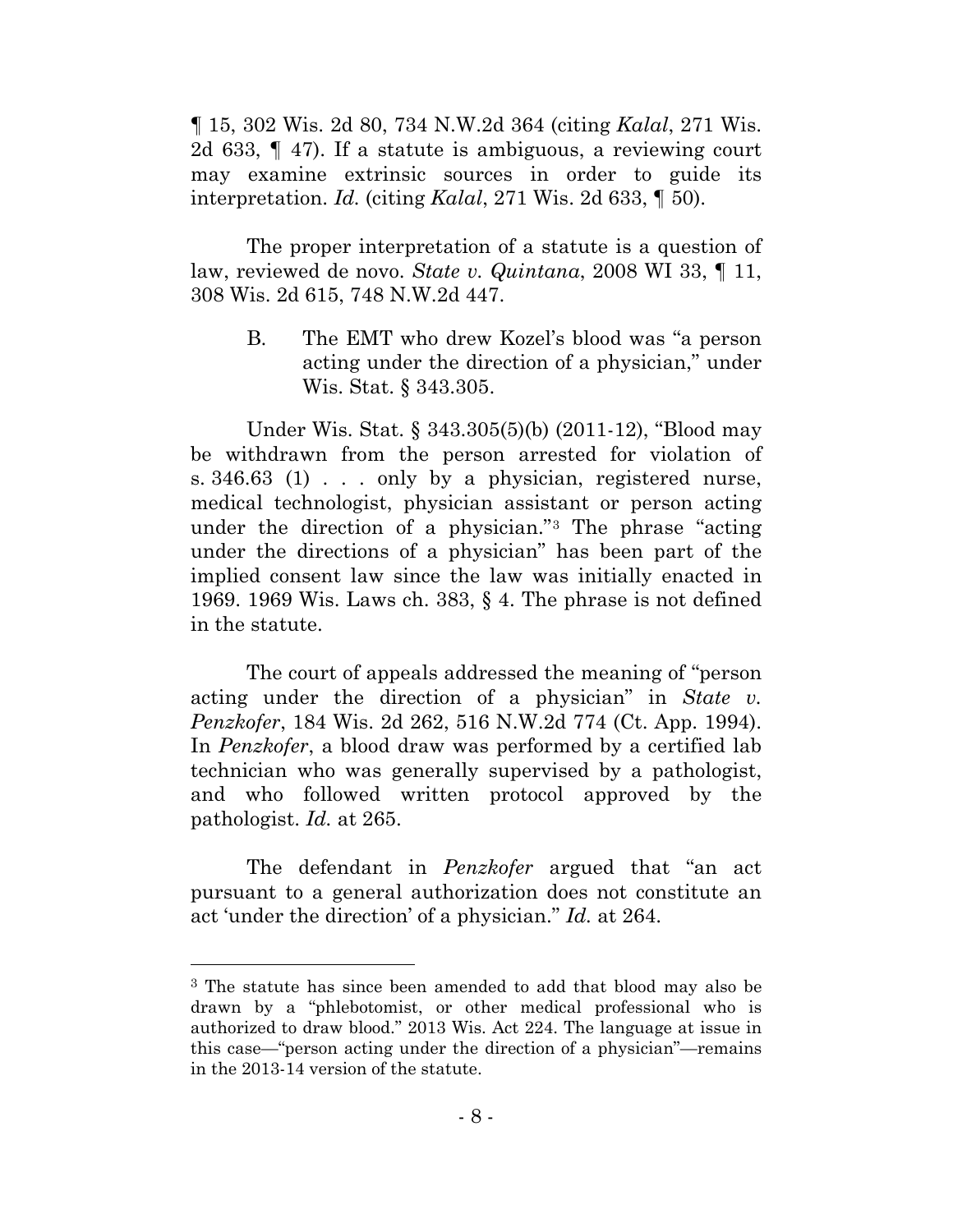The court of appeals disagreed, and concluded that the technician who drew the defendant's blood was acting under the direction of a physician. *Id.* The court noted that the statute reflects "the legislature's concern for testing in such a manner as to yield reliable and accurate results." *Id.* at 266. The court noted that the legislature has not required a physician to be present, much less involved in the blood draw, and it rejected the argument that a physician must give an express authorization for each blood draw. *Id.*

In a number of unpublished cases, the court of appeals has concluded that medical personnel who draw blood while acting under the general supervision of a physician are acting under the direction of a physician. In *County of Fond du Lac v. Bethke*, No. 2013AP2297, 2014 WL 1688068 (Wis. Ct. App. April 30, 2014) (unpublished) (Pet.-Ap. 154-60), blood was drawn by a laboratory technician who was sent by a hospital, and who checked a box on a form indicating that he worked under the direction of a physician. *Id.* ¶ 13 n.5. The court of appeals concluded that these facts "support the inference that the technician was a 'person acting under the direction of a physician.'" *Id.*

In *State v. Osborne*, No. 2012AP2540, 2013 WL 3213298 (Wis. Ct. App. June 27, 2013) (unpublished) (Pet.-Ap. 161-68), a one‑judge case from Sauk County, a Baraboo District Ambulance Service EMT drew the defendant's blood at the Sauk County jail. *Id.* ¶¶ 2, 5. The EMT testified that he

[W]as operating under the supervision of a physician, that a physician "signed off" on the performance of the EMT's duties, that the EMT was in at least monthly contact with that physician, and that the EMT could be in contact with that physician at any time if the need arose.

*Id.* ¶ 19.

Judge Lundsten concluded that the EMT was acting under the direction of a physician, and it affirmed the circuit court's decision denying the motion to suppress the blood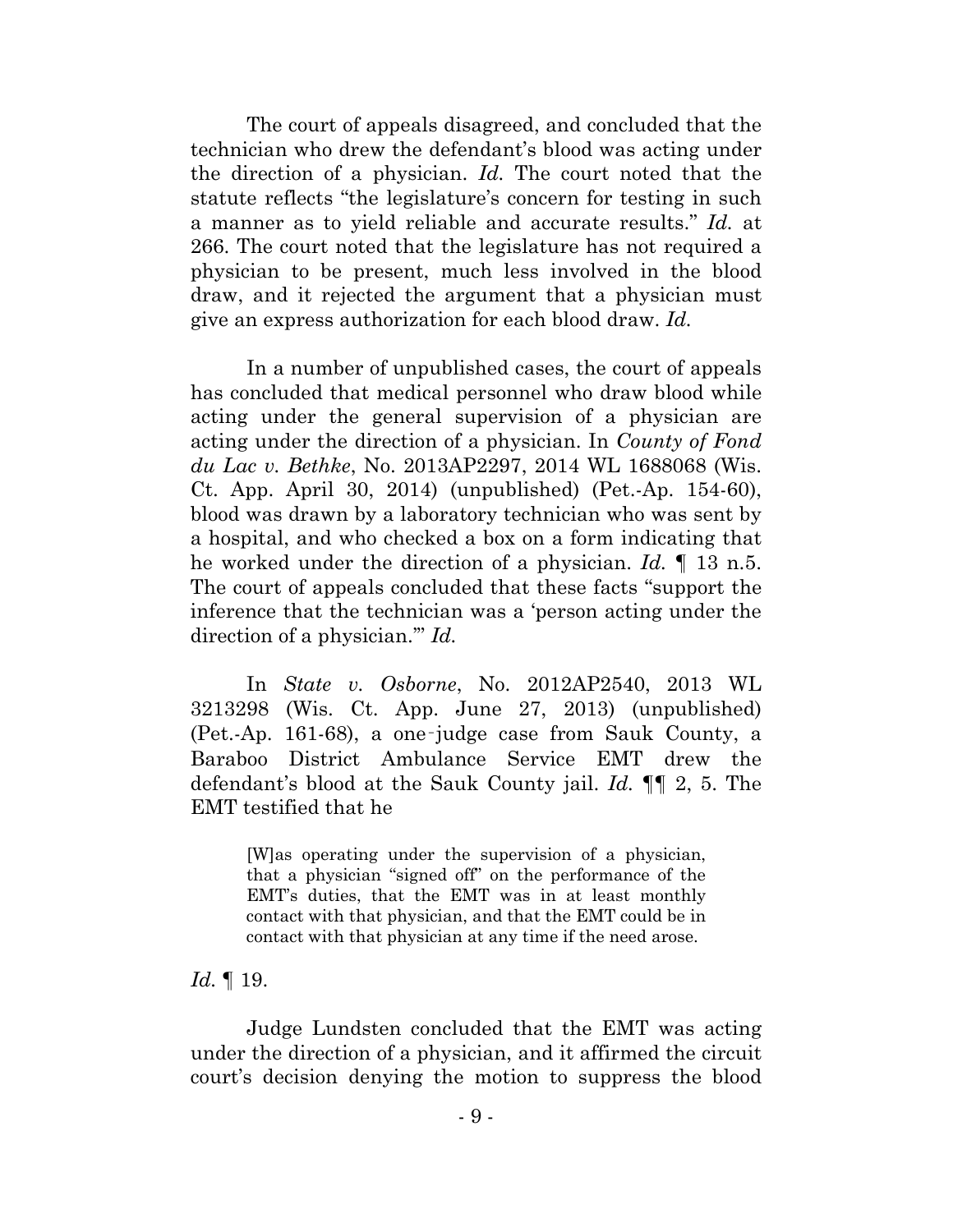test results. *Id.* ¶¶ 1, 19, 22. The court of appeals rejected the defendant's argument that under *Penzkofer*, 184 Wis. 2d 262, a person can only act under the direction of a physician who is not present for a blood draw if the person acts in accordance with written protocol by the physician. *Osborne*, 2013 WL 3213298, ¶¶ 18‑19. The court of appeals concluded that acting in accordance with written protocol is not required by *Penzkofer* or the implied consent law. *Id.* ¶ 19.

In *County of Sauk v. McDonald*, No. 2014AP1921, 2015 WL 2114340 (Wis. Ct. App. May 7, 2015) (unpublished) (Pet.-Ap. 169-82), another one-judge case from Sauk County, a Baraboo District Ambulance Service EMT who drew a defendant's blood testified that he works under the supervision of a doctor associated with the Baraboo District Ambulance Service. *Id.* ¶ 6. The State submitted a letter from Dr. Manuel Mendoza, the Director of the Baraboo District Ambulance Services, stating that the district's EMT-Paramedics act under the directions of his physician license. *Id.* ¶ 3. Judge Blanchard concluded that the EMT was "acting under the direction of a physician" based largely on Dr. Mendoza's authorization letter, which it found demonstrated that Dr. Mendoza "took professional responsibility over" the training and conduct of the EMT. *McDonald*, stating:

I conclude that the record supports the reasonable inference that Dr. Mendoza took professional responsibility over, which is to say direction of, the pertinent training and conduct of the particular paramedic who was employed by the Baraboo District Ambulance Service and who performed the draw of McDonald's blood, and that this is sufficient to satisfy WIS. STAT. § 343.305(5)(b).

*Id.* **[47.15 22]** The court of appeals therefore affirmed the circuit court's order denying the defendant's motion to suppress the blood test results. *Id.* ¶ 29.

The facts of the current case are functionally the same as those in *McDonald* and *Osborne*. The circuit court concluded that the EMT-Intermediate who drew Kozel's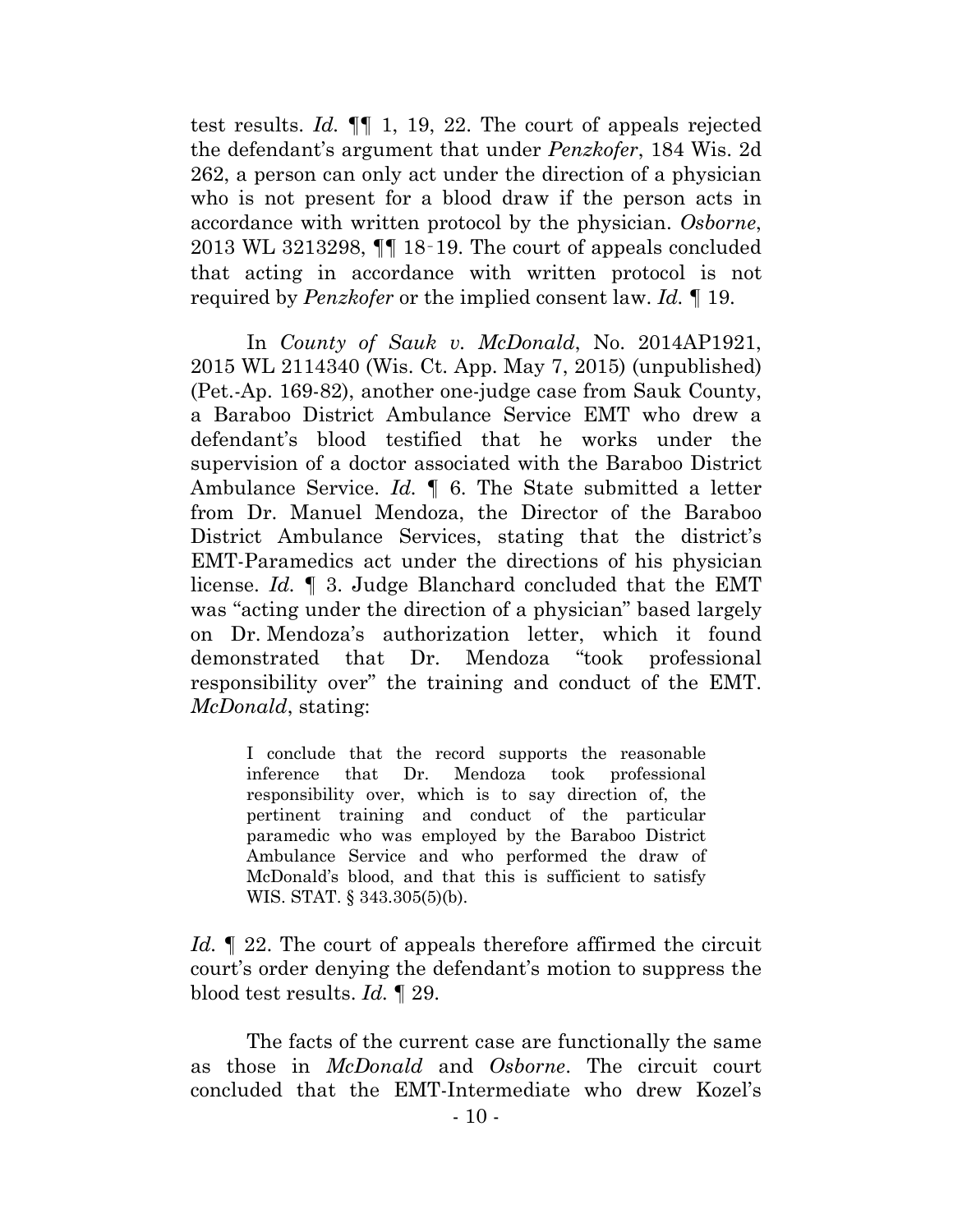blood was acting under the direction of Dr. Mendoza. The court noted that the blood was drawn by "a state licensed and certified emergency medical technician intermediate, who is employed and was employed at the time by the Baraboo District Ambulance Service." (26:34.) The court found that while no doctor was present when the EMT drew Kozel's blood, the EMT was "able to reach Dr. Mendoza" by telephone, and "could contact the physician on call at the emergency room at the local hospital." (26:35.)

The court noted that the EMT testified that Dr. Mendoza is "a supervising physician and medical director for the ambulance service." The court found that Dr. Mendoza wrote a letter August 21, 2009 authorizing approved EMT-intermediates, like the EMT in this case, "to perform blood draws," and stating that the EMT-intermediates "had received extensive training regarding the procedures and legalities of obtaining blood draws." (26:35.)

The circuit court noted that the EMT who drew Kozel's blood "is a certified, licensed EMT intermediate technician," who is "employed by the Baraboo District Ambulance Service." The court further noted that the "medical director" of the Baraboo District Ambulance Service "has authorized him to act under the direction of his physicians license." (26:36-37.)

The circuit court found that "as an EMT intermediate employed by the ambulance service," the EMT in this case "meets the description of medical professionals expressly acting under the direction of Dr. Mendoza's physician license and authorized by Dr. Mendoza to draw blood when requested by law enforcement officers." (26:39.) The court concluded that it did not matter that Dr. Mendoza was not present when the EMT drew Kozel's blood, because as the court determined in *Penzkofer*, 184 Wis. 2d 262, Wis. Stat. § 343.305(5)(d) "does not require over-the-shoulder supervision or breathing-down-his-neck supervision." (26:39-40.)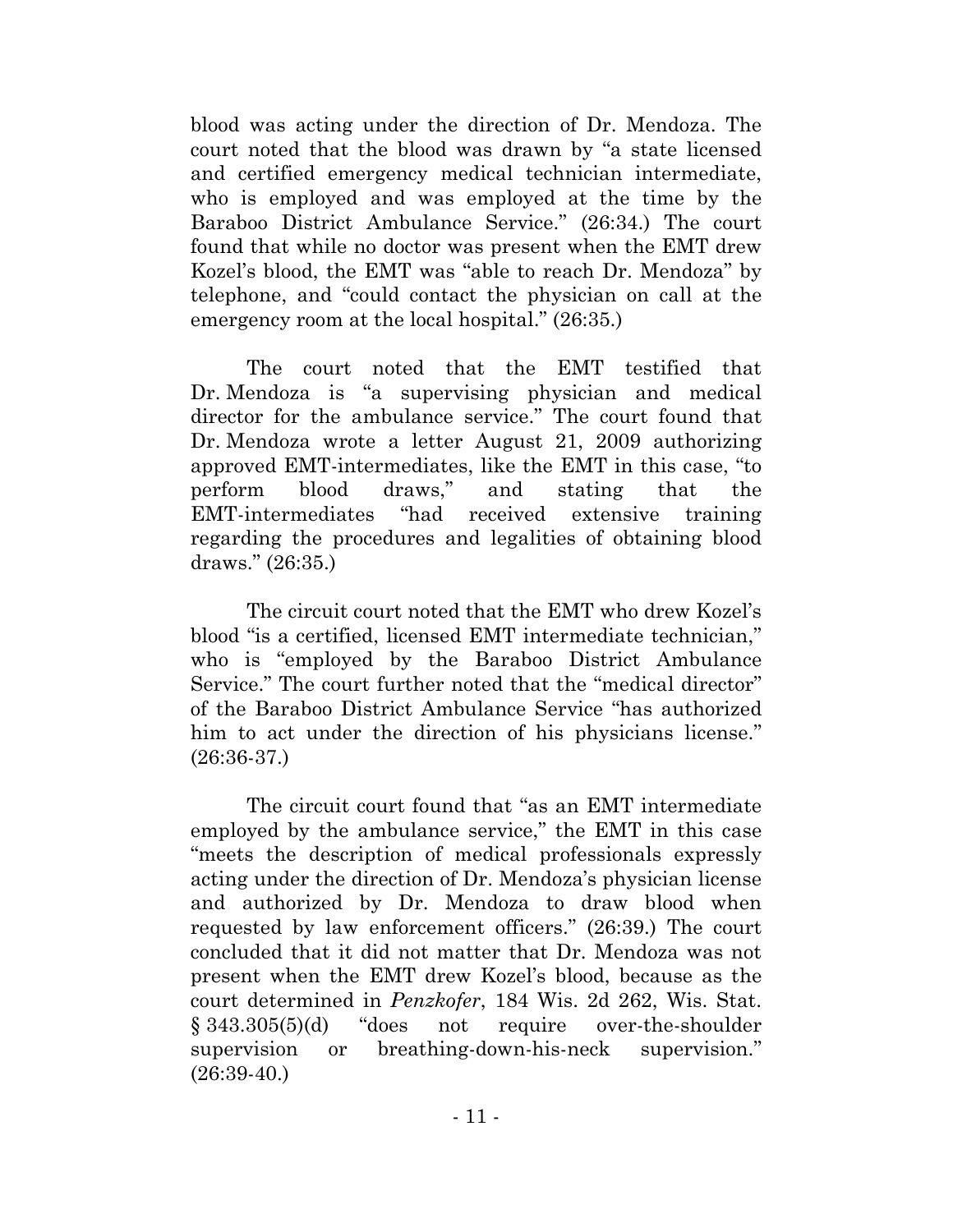In this case, like in *Osborne* and *McDonald*, the blood draw was conducted by an EMT with the Baraboo District Ambulance Service, in the Sauk County jail. Like in *Osborne* and *McDonald*, the EMT in this case testified that he was acting under the direction of a doctor with the Baraboo District Ambulance Service. Like in *McDonald*, in this case, the State submitted a letter from Dr. Mendoza, the Director of the Baraboo District Ambulance Service, authorizing EMTs with the Baraboo District Ambulance Service to conduct blood draws and stating that the EMTs act under the direction of his physician's license. And like in *Osborne* and *McDonald*, in this case the circuit court concluded that the EMT was acting under the direction of a physician, and denied a motion to suppress the test results. But in the current case, unlike in *Osborne* and *McDonald*, the court of appeals reversed the circuit court's decision.

The court of appeals in this case concluded that the circuit court erred in finding that the EMT was acting under the direction of Dr. Mendoza when he drew Kozel's blood. The court seemed to find it significant that the letter from Dr. Mendoza states that approved EMT-Intermediate technicians with the Baraboo Ambulance Services have authority to perform blood draws under Dr. Mendoza's "license," but not under Dr. Mendoza's "direction." *Kozel*, 2014 WL 6970484, ¶ 13.

The court did not explain why it would matter if Dr. Mendoza's letter stated that approved EMT-Intermediates have authority to conduct blood draws "under my direction" rather than "under the direction of my physician license."

The State maintains that the exact wording of the letter makes no difference. Dr. Mendoza—the Director of the Baraboo District Ambulance Service—made clear he was authorizing approved EMT-Intermediates employed by the Baraboo District Ambulance Service to conduct blood draws. As the court of appeals concluded in *McDonald*, the letter demonstrates that "Dr. Mendoza took professional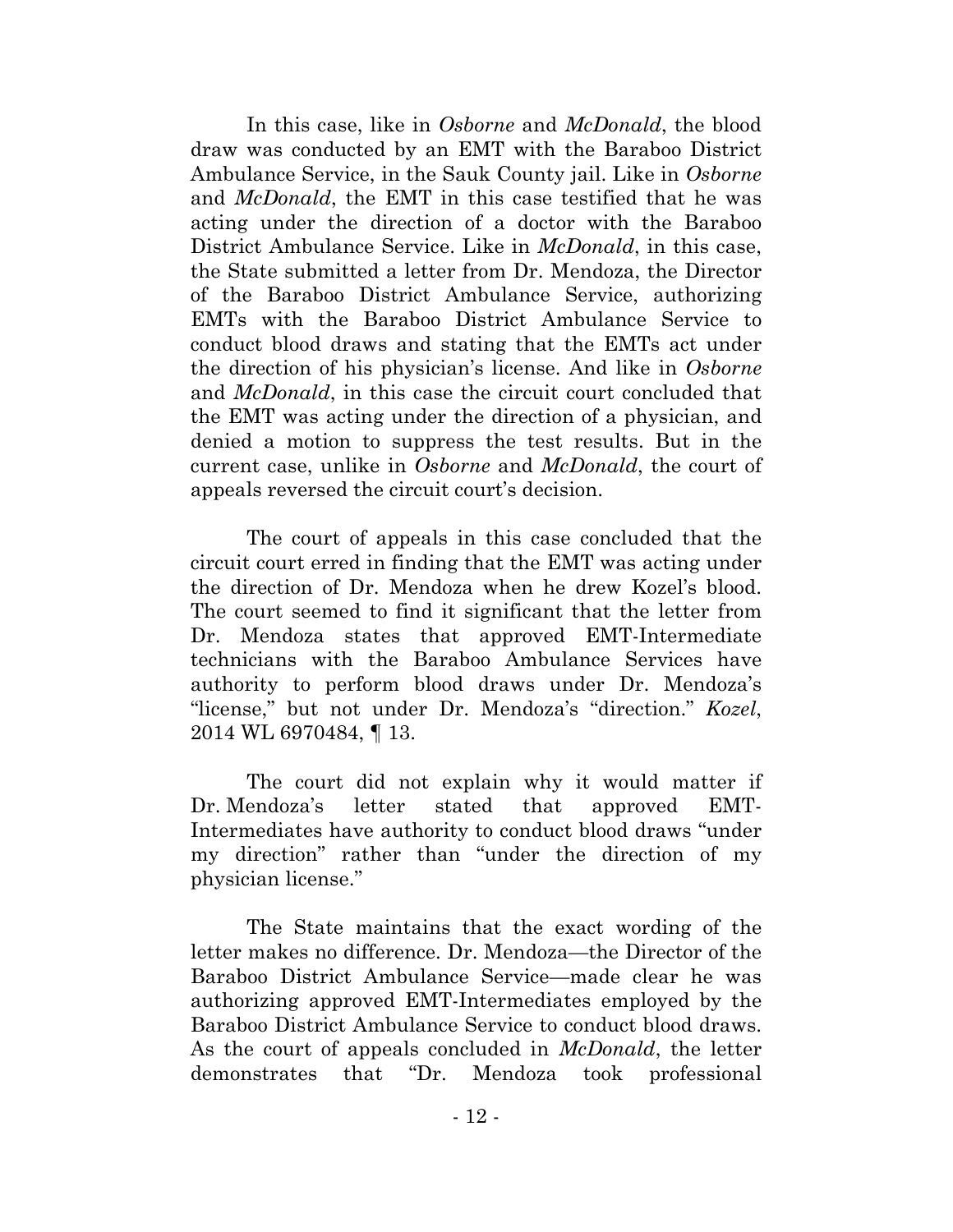responsibility over, which is to say direction of, the pertinent training and conduct of the particular paramedic who was employed by the Baraboo District Ambulance Service and who performed the draw of McDonald's blood, and that this is sufficient to satisfy WIS. STAT. § 343.305(5)(b)." *McDonald*, 2015 WL 2114340, ¶ 22.

The court of appeals consulted a dictionary that defines "direction" as "guidance or supervision of action, conduct, or operation." *Kozel,* 2015 WL 6970484, ¶ 13 (quoting Webster's Third New International Dictionary 640 (1993)).

The court of appeals noted that the EMT testified that he acts under Dr. Mendoza's "supervision," that he can contact Dr. Mendoza by telephone, and that Dr. Mendoza occasionally goes to the jail where the EMT drew Kozel's blood. *Id.* However, the court concluded that this is not evidence that Dr. Mendoza "guided or supervised the EMT's performance of the blood draw." *Id.* The court of appeals distinguished *Penzkofer* and *Osborne*, noting that unlike in those cases:

[T]here is no evidence . . . that the EMT operated under written procedures or protocols from or approved by Dr. Mendoza, that Dr. Mendoza approved the performance of the EMT's blood draw duties on a regular or even irregular basis, or that the EMT had regular or even irregular contact with Dr. Mendoza.

*Id.* ¶ 14.

However, while the court of appeals noted in *Penzkofer* that the lab technician who performed a blood draw in that case followed protocols written by a physician, the court recognized that nothing in the statute requires the following of such written protocols. *Penzkofer*, 184 Wis. 2d at 266. In *Osborne*, the court of appeals observed that "*Penzkofer* does not purport to interpret the statute as containing any such minimum standard." *Osborne*, 2013 WL 3213298, ¶ 19.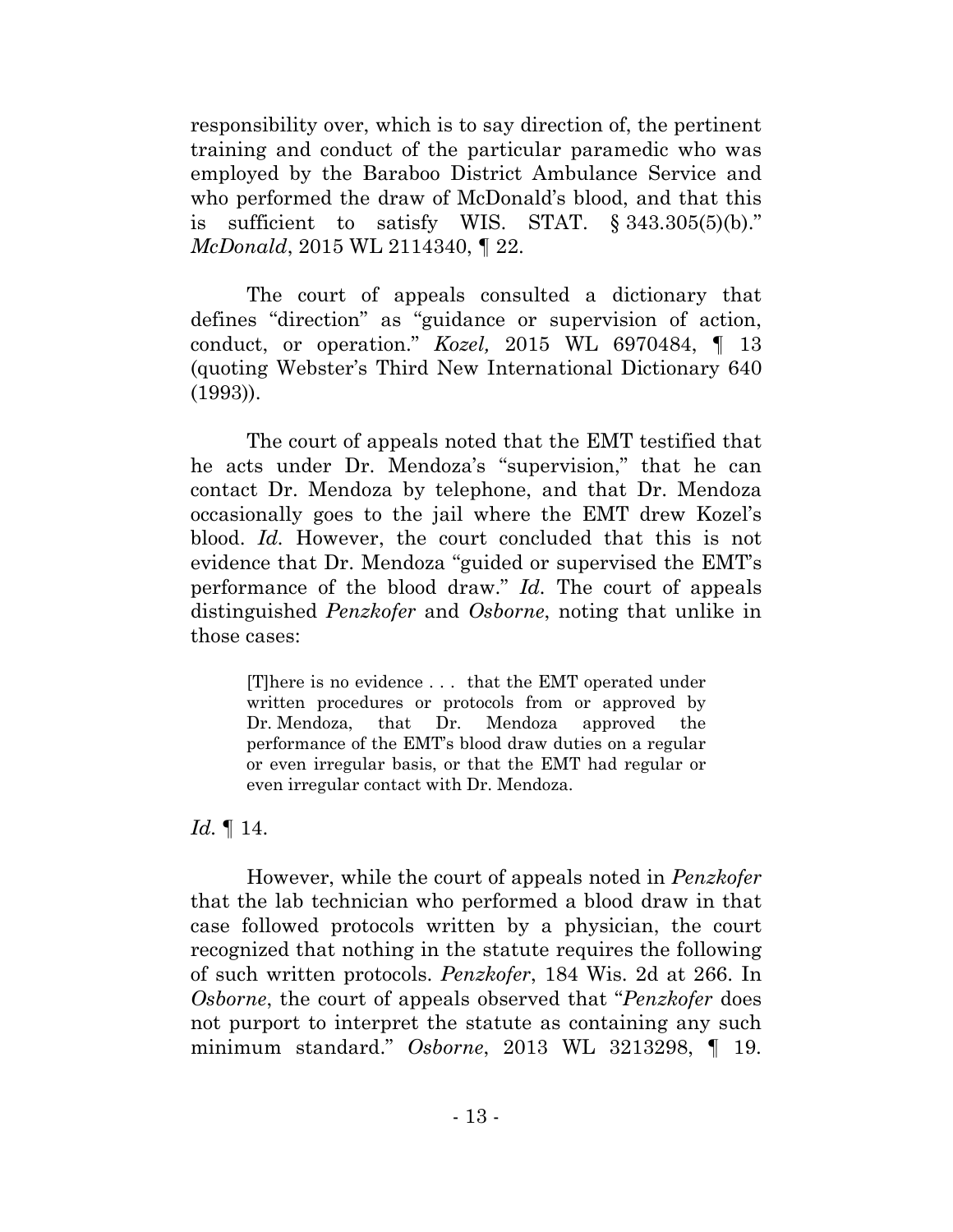Similarly, nothing in the statute requires regular, or even irregular contact with a physician.

As the court of appeals concluded in *Penzkofer*, Wis. Stat. § 343.305(5)(b) does not require a physician to be present, much less involved in the blood draw, or to give an express authorization for each blood draw. *Penzkofer*, 184 Wis. 2d at 264. The statute provides only that a blood draw may be conducted by a person "acting under the direction of a physician." The blood draw in this case was conducted by an EMT-intermediate technician with the Baraboo District Ambulance Service who was authorized by the "Medical Director for Baraboo District Ambulance Service" to conduct blood draws. Dr. Mendoza's letter demonstrates that the approved EMT-Intermediates who draw blood for the Baraboo District Ambulance Service do so at Dr. Mendoza's direction. The court of appeals' conclusion to the contrary was incorrect, and should be reversed.

II. EVEN IF THE EMT WHO CONDUCTED THE BLOOD DRAW IN THIS CASE WAS NOT ACTING UNDER THE DIRECTION OF A PHYSICIAN, SUPPRESSION OF THE BLOOD TEST RESULT WOULD BE IMPROPRER BECAUSE, AS THE CIRCUIT COURT CONCLUDED, THE BLOOD DRAW WAS REASONABLE.

A. Introduction.

The second issue in this case concerns whether, even if the EMT who conducted the blood draw from Kozel was not acting under the direction of Dr. Mendoza, the results of a test of the blood must be suppressed. The circuit court did not address this issue because it concluded that the EMT was acting under the direction of Dr. Mendoza and was authorized to conduct the blood draw under § 343.305(5)(b). The court of appeals did not explicitly address this issue, but when it concluded that the EMT was not acting under the direction of Dr. Mendoza, it remanded the case to the circuit court with instructions to suppress the blood test results. *Kozel*, 2015 WL 6970484, ¶ 7. The court of appeals therefore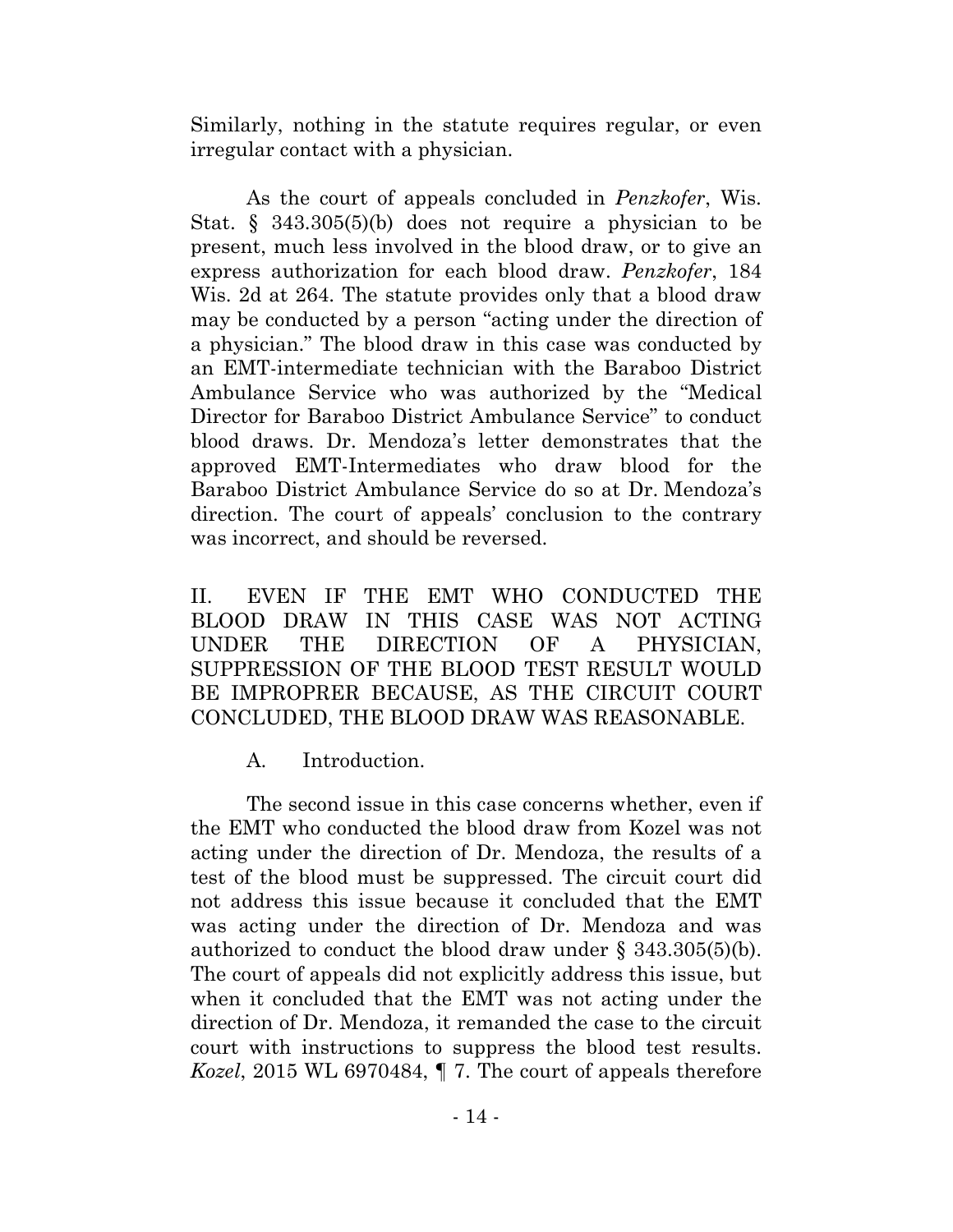at least implicitly concluded that results of a blood test not conducted in accordance with  $\S$  343.305(5)(b) must be suppressed.

As the State will explain, if a blood draw is conducted under the implied consent law in accordance with § 343.305(5)(b), the test results are automatically admissible under § 343.305(5)(d). But if a blood draw is not conducted in accordance with the implied consent law, the test results are not necessarily inadmissible. The test results are inadmissible only if the blood draw was not reasonable.

In this case, the circuit court correctly found that the blood draw was reasonable. Even if the blood draw did not comply with  $\S$  343.305(5)(b), the results should not be suppressed.

B. The result of a test of blood drawn under the implied consent law, but not in accordance with Wis. Stat.  $\S$  343.305(5)(b), is not inadmissible.

Wisconsin Stat. § 343.305(5)(d) provides that "results of a test administered in accordance with this section are admissible,"[4](#page-20-0) and are given prima facie effect under Wis.

 $\overline{a}$ 

<span id="page-20-0"></span><sup>4</sup> Wisconsin Stat. § 343.305(5)(d) provides in relevant part as follows:

<sup>(</sup>d) At the trial of any civil or criminal action or proceeding arising out of the acts committed by a person alleged to have been driving or operating a motor vehicle while under the influence of an intoxicant, a controlled substance, a controlled substance analog or any other drug, or under the influence of any combination of alcohol, a controlled substance, a controlled substance analog and any other drug, to a degree which renders him or her incapable of safely driving, or under the combined influence of an intoxicant and any other drug to a degree which renders him or her incapable of safely driving, or having a prohibited alcohol concentration . . . the results of a test administered in accordance with this section are admissible on the issue of whether the person was under the influence of an intoxicant, a controlled substance, a controlled substance analog or any other drug, or under the influence of any combination of alcohol, a controlled substance, a controlled substance analog and any other drug, to a degree which renders him or her incapable of safely driving or under the combined influence of an intoxicant and any other drug to a degree which renders him or her incapable of safely driving or any issue relating to the person's alcohol concentration. Test results shall be given the effect required under s. 885.235.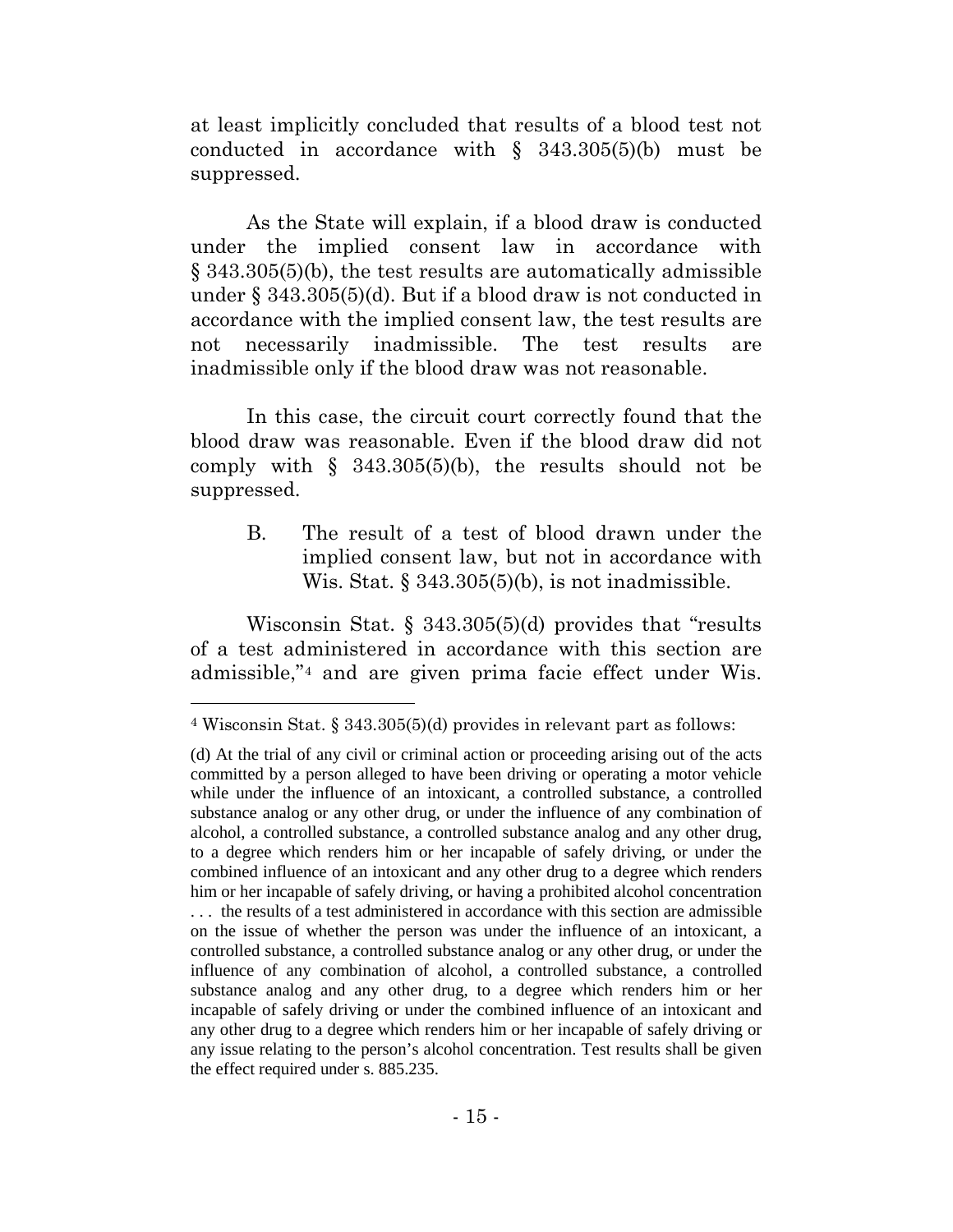Stat. § 885.235. As the court of appeals has stated, "The results of a test administered in accordance with WIS. STAT. § 343.305 is admissible in an OWI proceeding on the issue whether the person was under the influence of an intoxicant." *County of Dane v. Winsand*, 2004 WI App 86, ¶ 7, 271 Wis. 2d 786, 679 N.W.2d 885.

But § 343.305(5)(d) does not provide that results of a test not administered in accordance with this section are inadmissible. It provides only that they are not automatically admissible.

This Court has recognized that results of tests not conducted in accordance with provisions of the implied consent law are not automatically inadmissible and need not be suppressed. In *State v. Zeilke*, 137 Wis. 2d 39, 52, 403 N.W.2d 427 (1987), this Court held that "if evidence is otherwise constitutionally obtained, there is nothing in the implied consent law which renders it inadmissible in a subsequent criminal prosecution." *Id*. at 52. This Court noted that the purpose of the implied consent law is "to obtain the blood-alcohol content in order to obtain evidence to prosecute drunk drivers." *Id.* at 46 (quoting *State v. Brooks*, 113 Wis. 2d 347, 335 N.W.2d 354 (1983)). It added that "[i]t is not our understanding, however, that the implied consent law was intended to give greater rights to an alleged drunken driver than were constitutionally afforded theretofore." *Id.* at 52 (quoting *Scales v. State*, 64 Wis. 2d 485, 493‑94, 219 N.W.2d 286 (1974)).

In *Zielke*, this Court noted that the implied consent law gave no explicit legislative direction to suppress chemical test evidence for noncompliance with the law, and concluded that "it would be absurd to infer that the legislature intended that critical evidence in a felony homicide must be excluded for failure to comply with the procedures set forth in a chapter entitled, "Operators' Licenses" and a section dealing with civil license revocation actions." *Id.* at 51-52. The court added, "To so hold would give greater rights to an alleged drunk driver under the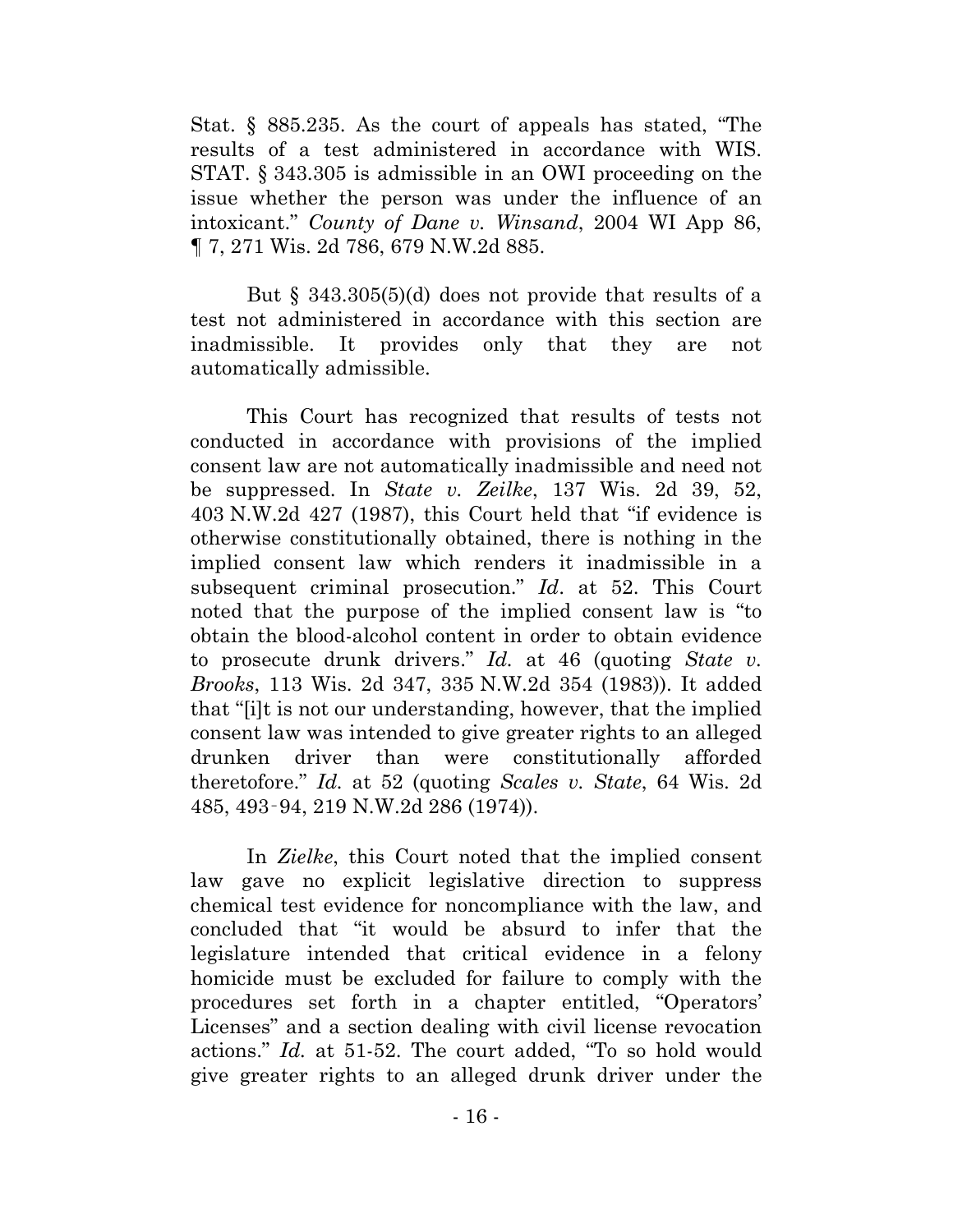fourth amendment than those afforded any other criminal defendant." *Id.* at 52.

In *State v. Piddington*, this Court again recognized that failure to comply with the implied consent law generally does not mean that blood test results are automatically inadmissible, or are automatically suppressed:

[E]ven though failure to advise the defendant as provided by the implied consent law affects the State's position in a civil refusal proceeding and results in the loss of certain evidentiary benefits, e.g., automatic admissibility of results and use of the fact of refusal, nothing in the statute or its history permits the conclusion that failure to comply with sec.  $343.305(3)(a)$ , Stats. [now § 343.305(4) ], prevents the admissibility of legally obtained chemical test evidence in the separate and distinct criminal prosecution for offenses involving intoxicated use of a vehicle.

*State v. Piddington*, 2001 WI 24, ¶ 34, 241 Wis. 2d 754, 623 N.W.2d 528 (quoting *Zielke*, 137 Wis. 2d at 51). This Court later summed up its analysis, stating "the implied consent law does not dictate that a violation thereof requires suppression of a blood test as a remedy." *Id.* ¶ 52 (citing *Zielke*, 137 Wis. 2d at 51).

In *Winsand*, the court of appeals explicitly rejected the notion that the result of a test not conducted in accordance with the implied consent law is inadmissible. In *Winsand*, the defendant sought to exclude evidence gathered under the implied consent law because of noncompliance with § 343.305(6)(b). The court stated that "Winsand apparently overlooks the fact that, even if he were successful in establishing that the requirements of WIS. STAT. § 343.305(6)(b) were not met with respect to the instrument that tested his breath, he would not be entitled to exclusion of the results; rather, that evidence would simply lose the benefit of §§ 343.305(5)(d) and 885.235." *Winsand*, 271 Wis. 2d 786, ¶ 7 n.6. The benefit of § 343.305(5)(d) is automatic admissibility of test results gathered in accordance with the implied consent law. The benefit of § 885.235 is that the test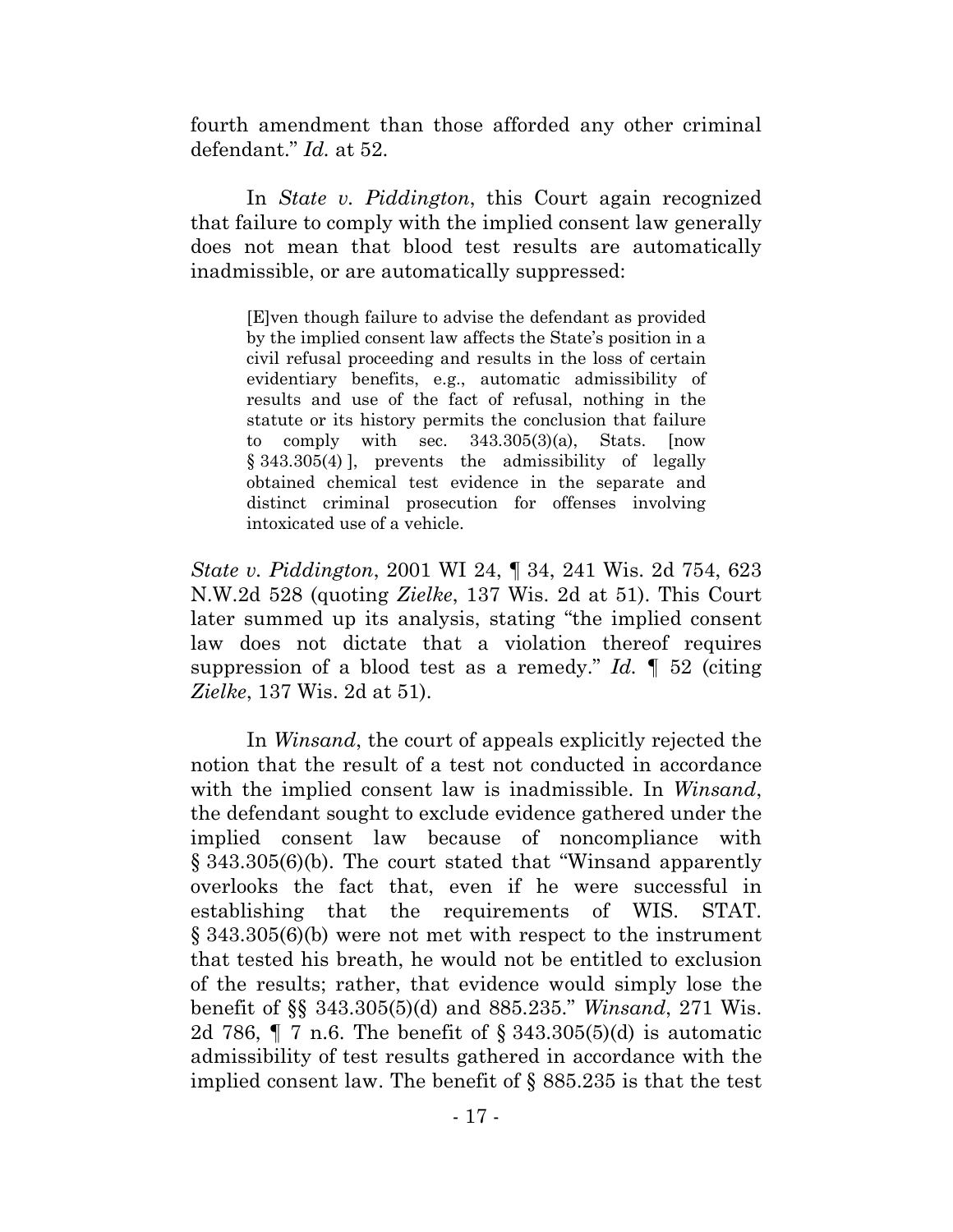results are given prima facie effect on the issue of blood alcohol concentration.

In *City of Waupaca v. Javorski*, 198 Wis. 2d 563, 543 N.W.2d 507 (Ct. App. 1995), the court of appeals concluded that the defendant was not entitled to suppression of blood test results even though the test was not conducted in accordance with the implied consent law. The defendant in *Javorski* asserted that "the implied consent process was defective in not timely advising him of certain aspects of the license-suspension review process that might possibly be of benefit to him." *Id.* at 574. The defendant in *Javorski* claimed that he "was misinformed and misled as to his right to alternative testing under the implied consent law." *Id.* at 564.

The court of appeals agreed that the defendant was misinformed and misled. *Id.* at 572. But the court refused to suppress the blood test results, concluding that the defendant "has not persuaded us that suppression of the blood test results is an appropriate, or even a permitted, remedy under *Zielke* or any other case." *Id.* at 574 (footnote omitted). The court noted that under *Zielke*, the failure to advise a defendant of his or her rights under the implied consent law "might result in loss of the 'evidentiary benefits' of automatic or presumptive admissibility of the test results for the substantive offense, under § 343.305(5)(d), STATS." *Id.* at 574 n.6 (quoting *Zielke*, 137 Wis. 2d at 51). But the court of appeals recognized that "nothing in the [implied consent law] or its history permits the conclusion that failure to comply with [its terms] prevents the admissibility of legally obtained chemical test evidence in the separate and distinct . . . prosecution for offenses involving intoxicated use of a vehicle." *Id.* (quoting *Zielke*, 137 Wis. 2d at 51).

In a recent unpublished case, *Winnebago County v. Christenson*, No. 2012AP1189, 2012 WL 5350269 (Wis. Ct. App. Oct. 31, 2012) (unpublished) (Pet.-Ap. 183-92), the court of appeals explicitly rejected the argument that the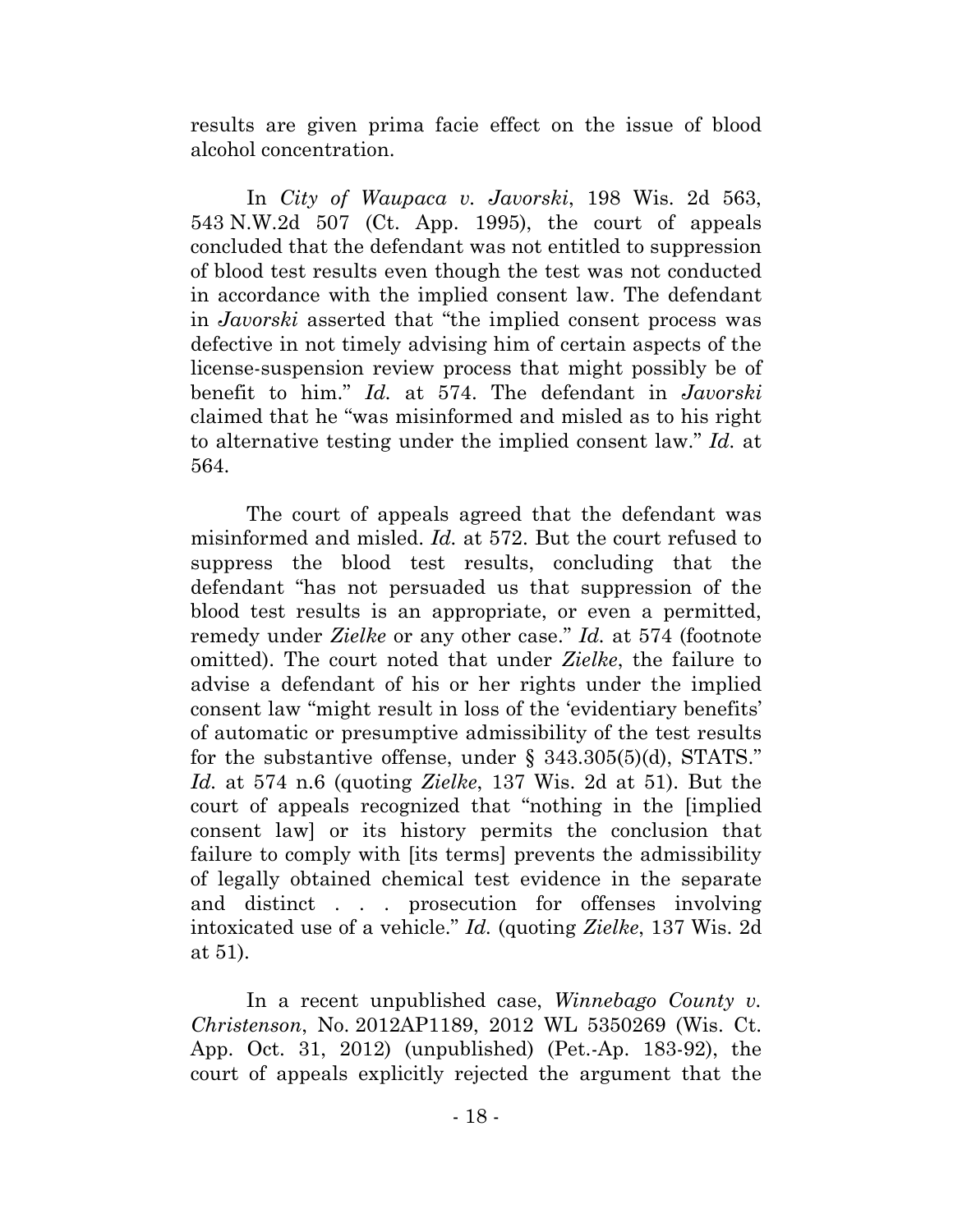portion of the implied consent law at issue in this case— § 343.305(5)(d)—is an exception to the general rule that failure to comply with the implied consent law does not result in automatic inadmissibility of test results at trial. In *Christenson*, the defendant argued that "because subsection (d) affirmatively states that blood test results 'are admissible' if the related blood samples are procured 'in accordance with this section,' which includes subsection (b), blood test results are per se inadmissible if the sample was not procured in compliance with subsection (b)." *Id.* ¶ 17. The court of appeals rejected the defendant's argument, as "mistaken." *Id.* The court explained:

To begin, nothing in WIS. STAT. § 343.305(5)(d) states that a blood test procured in a manner which does not comport with subsection (b) is inadmissible. Indeed, in subsection (d), the sentence immediately following the one which states "the results of a test administered in accordance with this section are admissible," provides that "[t]est results shall be given the effect required under [WIS. STAT. §] 885.235." Section 885.235 addresses the prima facie effect of the blood test evidence if a sample is taken in compliance with the statutory procedures. Nothing in these statutes suggests that blood test evidence which does not satisfy the statutory procedures cannot otherwise be admitted.

### *Id.* ¶ 18.

The court of appeals in *Christenson* concluded that even though the blood test was not conducted in accordance with § 343.305(5)(b), the test results were not properly suppressed because the blood draw was reasonable.

As this Court and the court of appeals have repeatedly recognized, failure to comply with the provisions of the implied consent law does not render test results inadmissible. The results are only not automatically admissible. The results of a test of blood not drawn in accordance with the implied consent law need be suppressed only if the blood draw was not reasonable.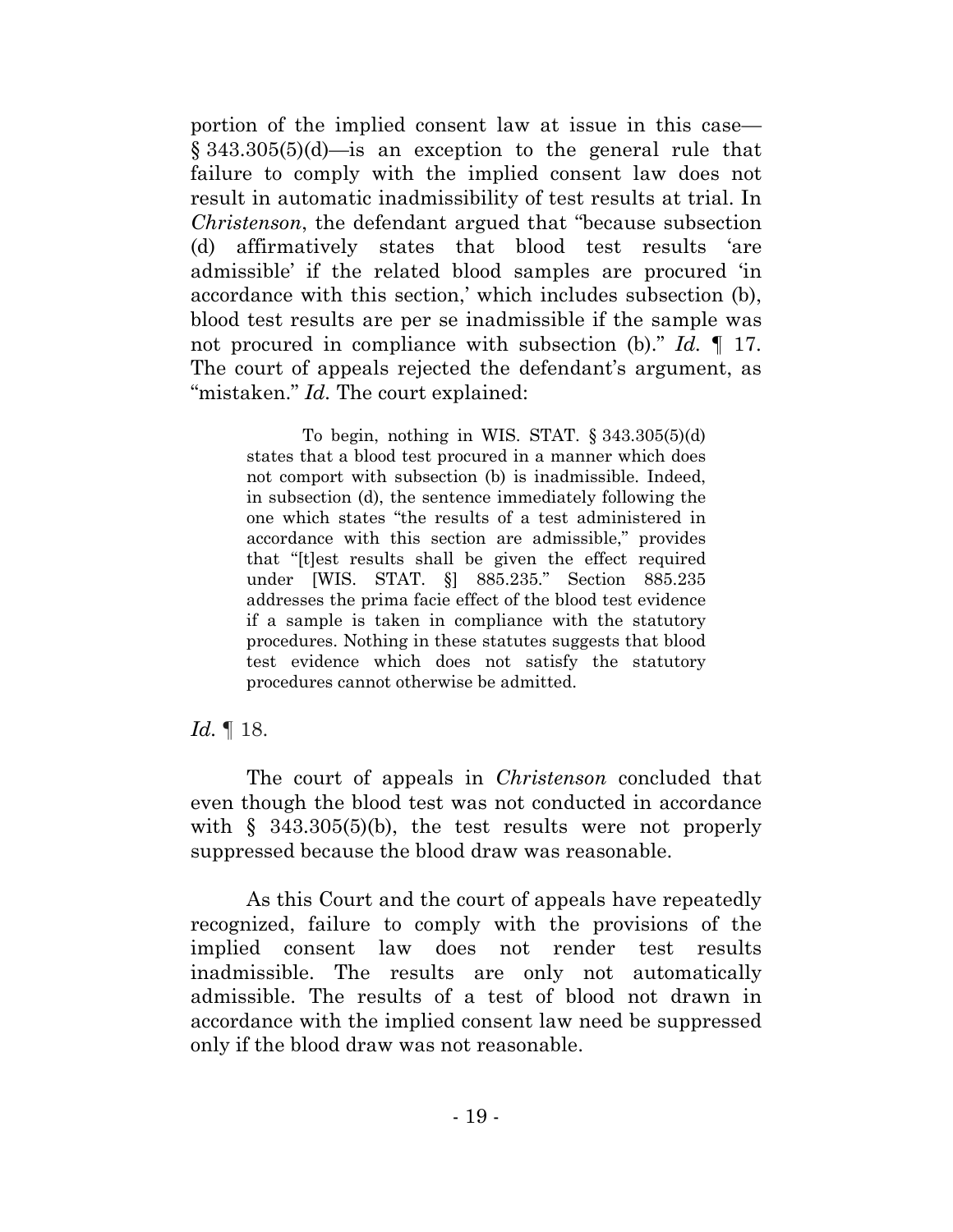In this case the court of appeals reversed the judgment of conviction on the ground that the EMT who drew Kozel's blood was not authorized to draw the blood under § 343.305(5)(b). *Kozel*, 2015 WL 6970484, ¶ 14. However, the court of appeals did not conclude that the circuit court was wrong in finding that the blood draw was reasonable. Even if the court of appeals were correct in concluding that Kozel's blood was not drawn in accordance with the requirements of the implied consent law, suppression of the test results would not be required because, as the circuit court correctly found, the blood draw was reasonable.

C. The circuit court correctly denied Kozel's motion to suppress the blood test results because it found that the blood draw was reasonable.

This Court has explained that a warrantless blood draw is permissible in a drunk driving case when:

(1) the blood draw is taken to obtain evidence of intoxication from a person lawfully arrested for a drunkdriving related violation or crime, (2) there is a clear indication that the blood draw will produce evidence of intoxication, (3) the method used to take the blood sample is a reasonable one and performed in a reasonable manner, and (4) the arrestee presents no reasonable objection to the blood draw.

*State v. Kennedy*, 2014 WI 132, ¶ 17, 359 Wis. 2d 454, 856 N.W.2d 834 (quoting *State v. Bohling*, 173 Wis. 2d 529, 534, 494 N.W.2d 399 (1993)) (footnote omitted). The issue in this case is the third factor, whether "the method used to take the blood sample is a reasonable one and performed in a reasonable manner." *Id.*

'"The touchstone of the Fourth Amendment is reasonableness.'" *State v. Tullberg*, 2014 WI 134, ¶ 29, 359 Wis. 2d 421, 857 N.W.2d 120 (quoting *Florida v. Jimeno*, 500 U.S. 248, 250 (1991)) (additional citation omitted). "'The Fourth Amendment does not proscribe all state-initiated searches and seizures; it merely proscribes those which are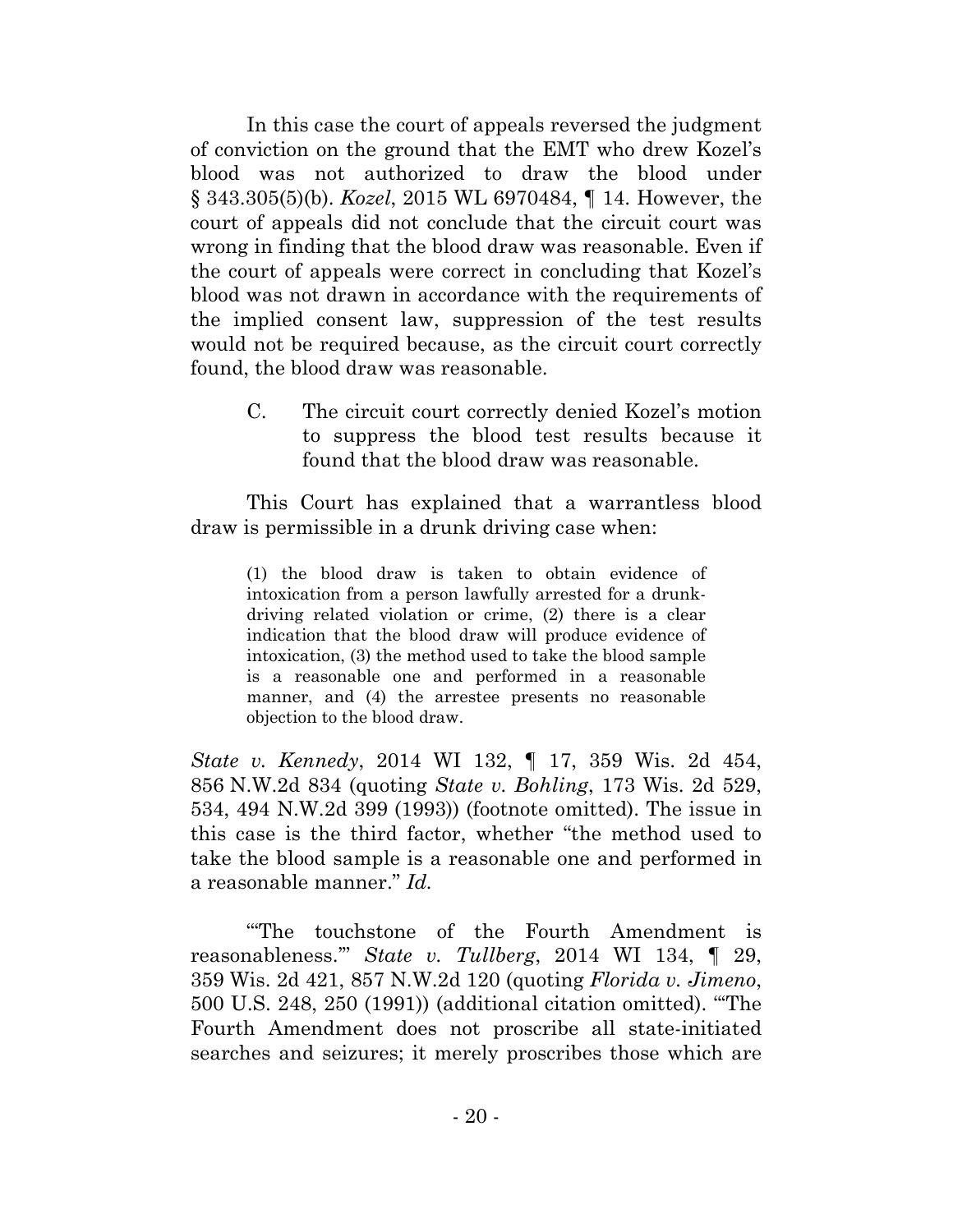unreasonable.'" *Id.* (quoting *Jimeno*, 500 U.S. at 250) (additional citation omitted).

Whether a warrantless blood draw was reasonable is a question of constitutional law reviewed de novo. *State v. Daggett*, 2002 WI App 32, ¶ 7, 250 Wis. 2d 112, 640 N.W.2d 546 (citing *State v. Thorstad*, 2000 WI App 199, ¶ 4, 238 Wis. 2d 666, 618 N.W.2d 240).

In his motion to suppress, Kozel asserted that the blood draw in this case was unreasonable because it "was taken at the jail booking room by a non-physician who was not even supervised by a physician." (13:16.) At the hearing on the motion, Kozel argued that Dr. Mendoza had never authorized, observed, or spoken with the EMT about drawing blood at the jail, and never inspected the location in which the EMT drew the blood. (26:29.) Kozel also argued that the blood draw was not reasonable because he "was not even asked about any health problems or medication." (26:29.)

In his motion, Kozel relied on *Schmerber v. California*, 384 U.S. 757 (1966), in which the United States Supreme Court held that a blood draw was reasonable when it was conducted "by a physician in a hospital environment according to accepted medical practices." *Id.* at 771. The Court in *Schmerber* noted that it was "not presented with the serious questions which would arise if a search involving use of a medical technique, even of the most rudimentary sort, were made by other than medical personnel or in other than a medical environment—for example, if it were administered by police in the privacy of the stationhouse." *Id.* at 772. The court stated, "To tolerate searches under these conditions might be to invite an unjustified element of personal risk of infection and pain." *Id.*

In *Daggett*, 250 Wis. 2d 112, the court of appeals addressed the reasonableness of a blood draw not conducted in a medical setting, and rejected the argument that under *Schmerber*, a blood draw can be reasonable only if conducted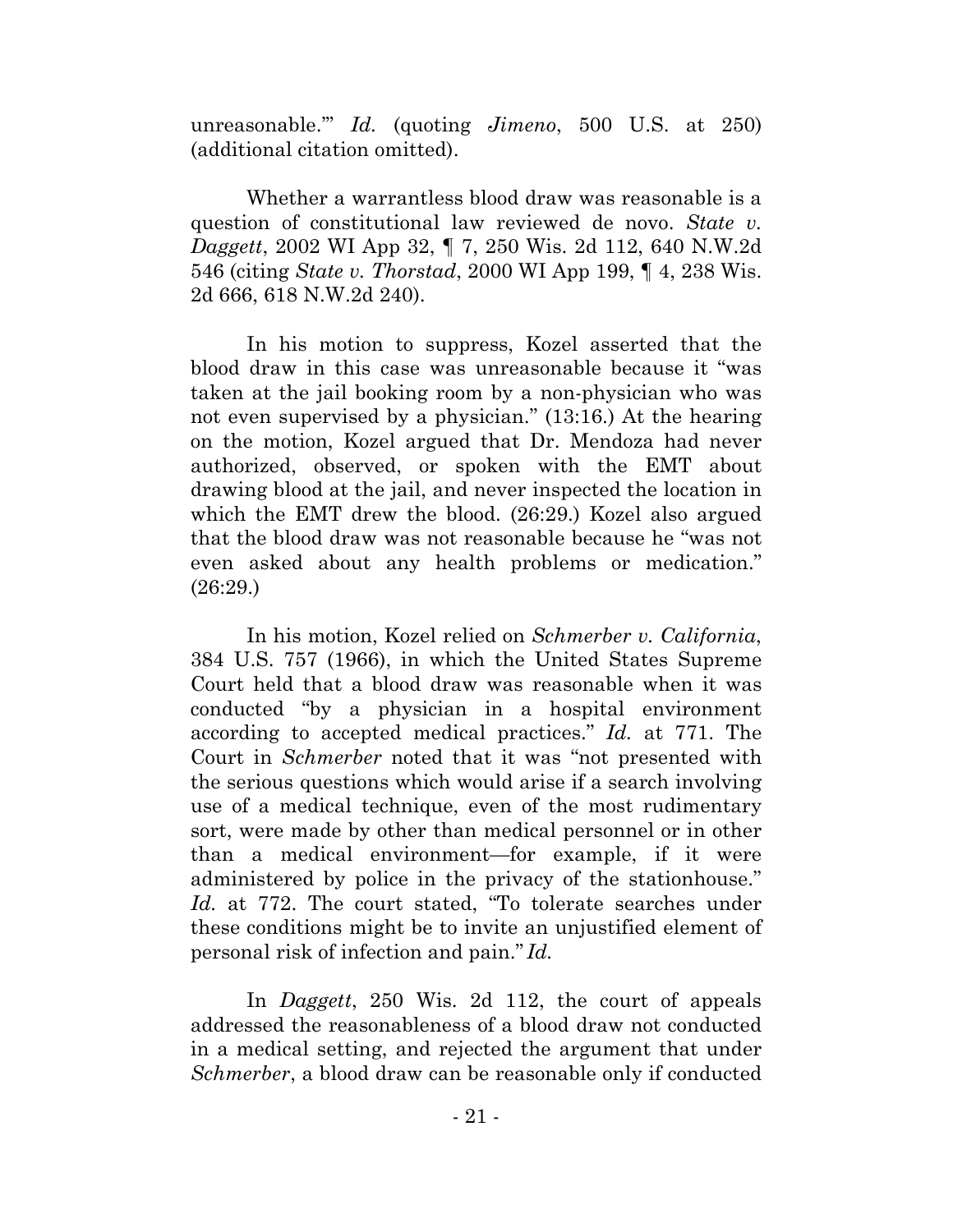in a hospital setting. The court of appeals noted that the Supreme Court in *Schmerber* "did not categorically reject the possibility that a blood draw could take place in a nonmedical setting," but instead "recognized a spectrum of reasonableness." *Id.* ¶¶ 14-15. The court of appeals explained: "At one end of the spectrum is blood withdrawn by a medical professional in a medical setting, which is generally reasonable. Toward the other end of the spectrum is blood withdrawn by a non-medical profession[al] in a nonmedical setting, which would raise 'serious questions' of reasonableness." *Id.* ¶ 15.

In *Daggett*, the court of appeals recognized that under *Schmerber*, a blood draw "in a jail setting may be unreasonable if it 'invites an unjustified element of personal risk of infection and pain.'" *Id.* ¶ 16. The court concluded, "There is no such evidence here," and found the blood draw in that case was reasonable. *Id.* ¶ 18.

In the current case, the circuit court concluded that the blood draw was conducted in a reasonable manner. The court found that "[t]he blood draw was conducted using a new and unused blood alcohol kit from the Wisconsin hygiene lab." (26:34.) The court noted that no doctor was present and the EMT did not contact a doctor, but that the EMT "is able to reach Dr. Mendoza, who he described as a supervising physician and medical director for the ambulance service, by cell phone and also could contact the physician on call at the emergency room at the local hospital." (26:35.) The court also found that "[t]he medical director, Dr. Mendoza, according to Exhibit 1, wrote a letter dated August 21, 2009 authorizing EMT intermediates, which Mr. Goebel is, and was, to perform blood draws, stating in that exhibit that they had received extensive training regarding the procedures and legalities of obtaining blood draws." (26:35.)

 The court found that the EMT "is a certified, licensed EMT intermediate technician," employed by the Baraboo District Ambulance Service, and that the Director of the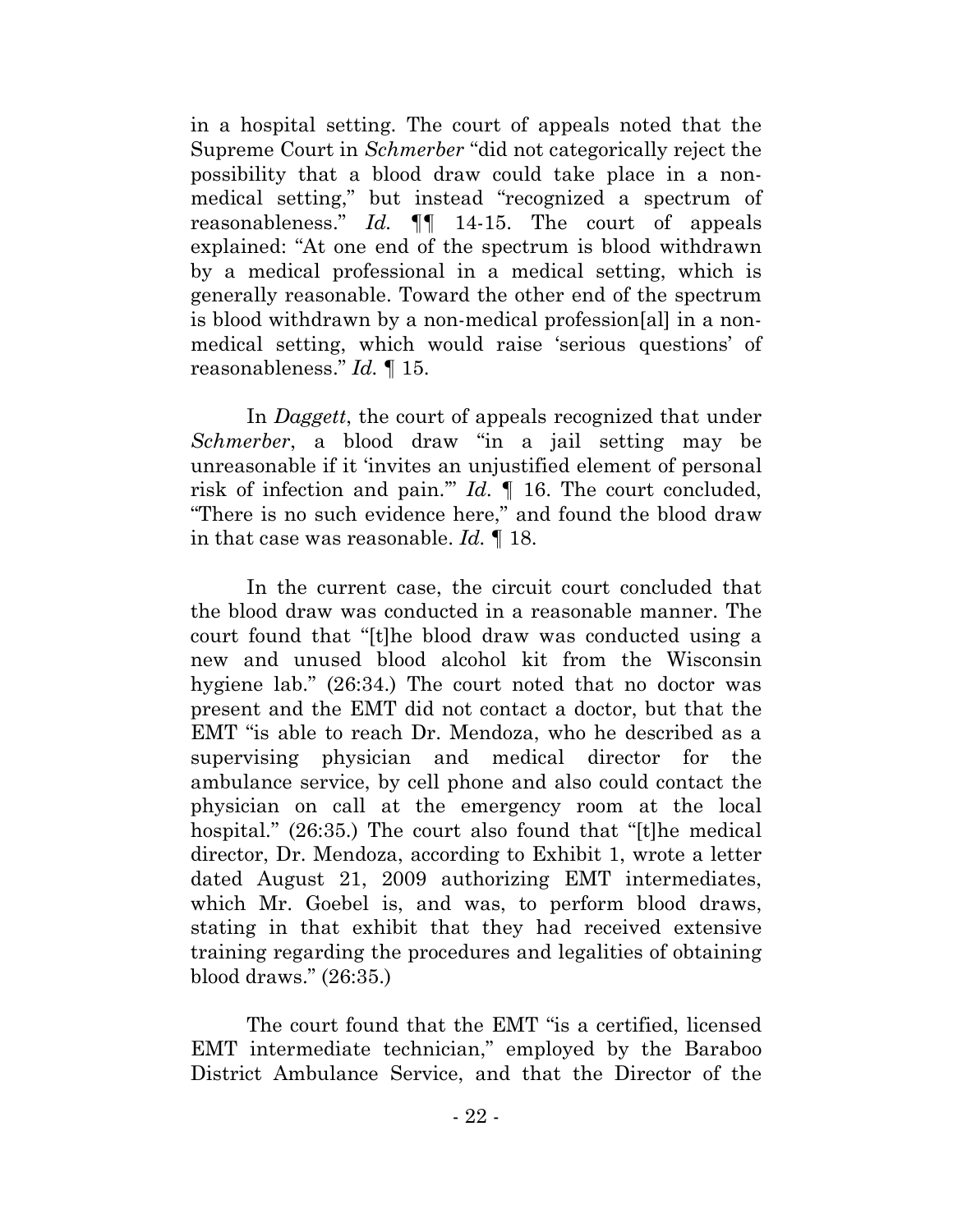Baraboo District Ambulance Service, Dr. Mendoza, "has authorized him to act under the direction of his physician's license." (26:36-37.)

The court found that "no evidence has been presented that the location where the blood was drawn was unfit or unclean for the purpose of performing medical blood draws or legal blood draws as they were talked about here." (26:37.) The court instead found, "Quite to the contrary, there was considerable testimony in this case that the prebooking area or room in that area was clean and as clean as a hospital emergency room." (26:37.)

The court noted that "the fact that a blood draw was taken outside of a hospital setting does not make it per se unreasonable as long as there is no evidence indicating a risk of infection or pain and the blood draw was performed in accordance with medically accepted procedures." (26:37.)

The court concluded that the blood draw in this case was reasonable, stating, "And the evidence here is that it was drawn in accordance with medically accepted procedures and there is no evidence of a risk of infection or pain." (26:37-38.) The court further concluded, "There's no evidence here that the drawing of the blood in the jail setting posed any kind of personal risk of infection and pain to the defendant." (26:41.) The court acknowledged that the EMT did not obtain a detailed medical history or screening, but it concluded that a detailed history or screening is not necessary for a blood draw to be reasonable. (26:41.)

The court noted that the EMT used a fresh blood alcohol specimen kit and sterile equipment, and it concluded that a reasonable inference was that the EMT reasonably determined that the blood draw could be safely conducted in the room in the jail in which blood was routinely drawn, and that "from all the evidence in this case," the blood was safely drawn. (26:41-42.)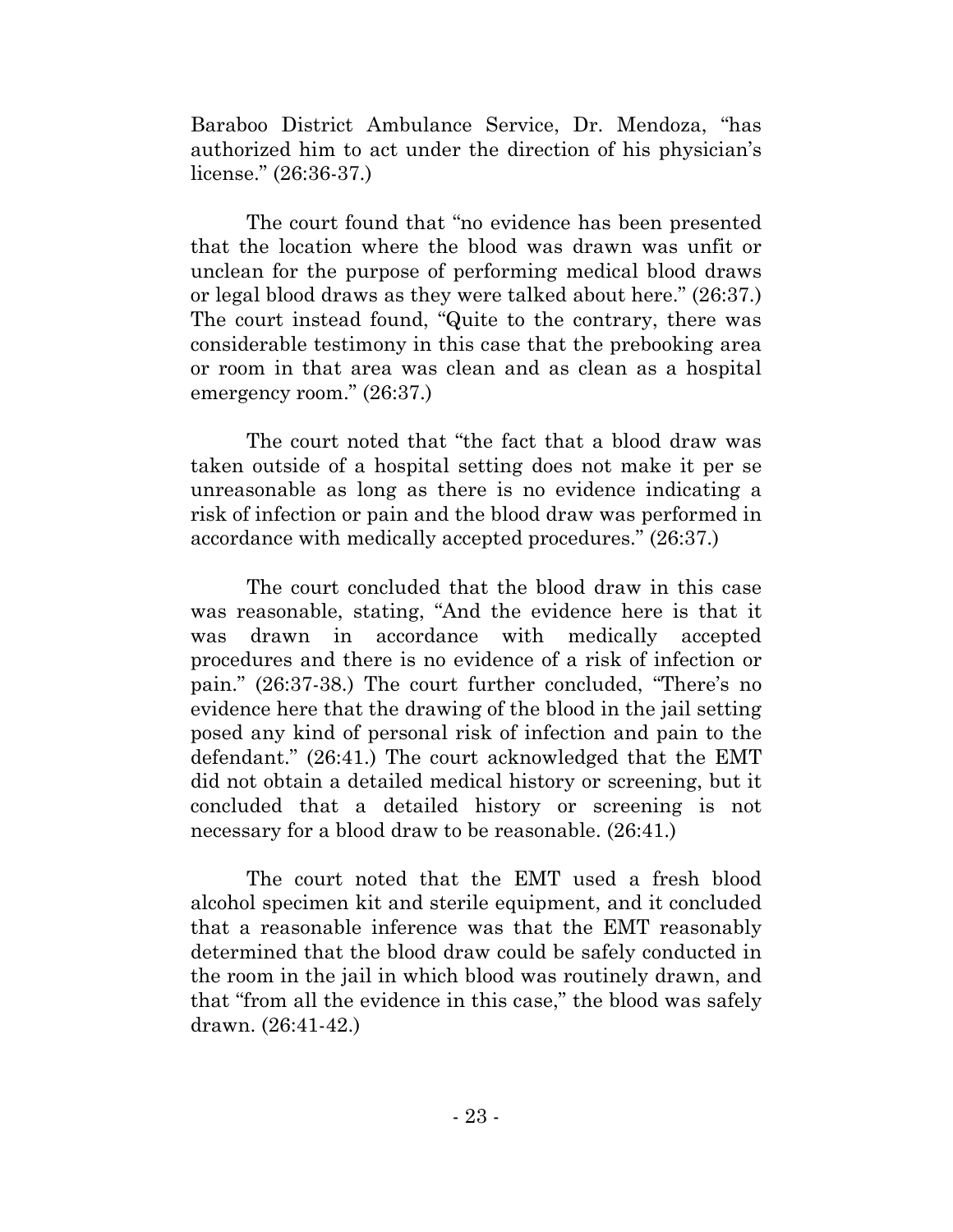In its decision reversing Kozel's judgment of conviction and remanding the case to the circuit court with instructions to suppress the blood test results, the court of appeals did not conclude that any of the circuit court's findings or its conclusion that the blood draw was reasonable, were incorrect. The court of appeals simply concluded that the blood draw was not in accordance with § 343.305(5)(b), and it remanded with instructions to grant the motion to suppress the blood test results. *Kozel*, 2015 WL 6970484, ¶ 14.

However, as explained above, even if the EMT was not authorized to draw Kozel's blood, the results of the blood test should not have been suppressed so long as the blood draw was reasonable. The circuit court correctly set forth the standards for whether a blood draw is reasonable, and it found that Kozel's blood was drawn by a medical professional, in a clean room, and there was no evidence of "an unjustified risk of infection and pain." The court correctly concluded that the blood draw satisfied the reasonableness standard.

As the circuit court concluded, Kozel's blood was drawn by a qualified, certified, experienced EMTintermediate technician. The EMT was certified and licensed by the State of Wisconsin, and had performed between 100 and 150 blood draws at the time he drew Kozel's blood, all of them at the Sauk County jail. (26:27, 36-37, 41.)

The legislature has made clear when an EMT who is authorized to draw blood conducts a blood draw under the implied consent law, the results of the blood draw are automatically admissible. The current version of § 343.305(5)(b) has expanded the list of persons who are authorized to draw blood under the implied consent law to include a "phlebotomist, or other medical professionals who is authorized to draw blood."

Licensing, training and credentialing of EMTs is governed by the Department of Health Services. Wis. Admin. Code § DHS 110.01 (2). The title of Subchapter II of Ch. 110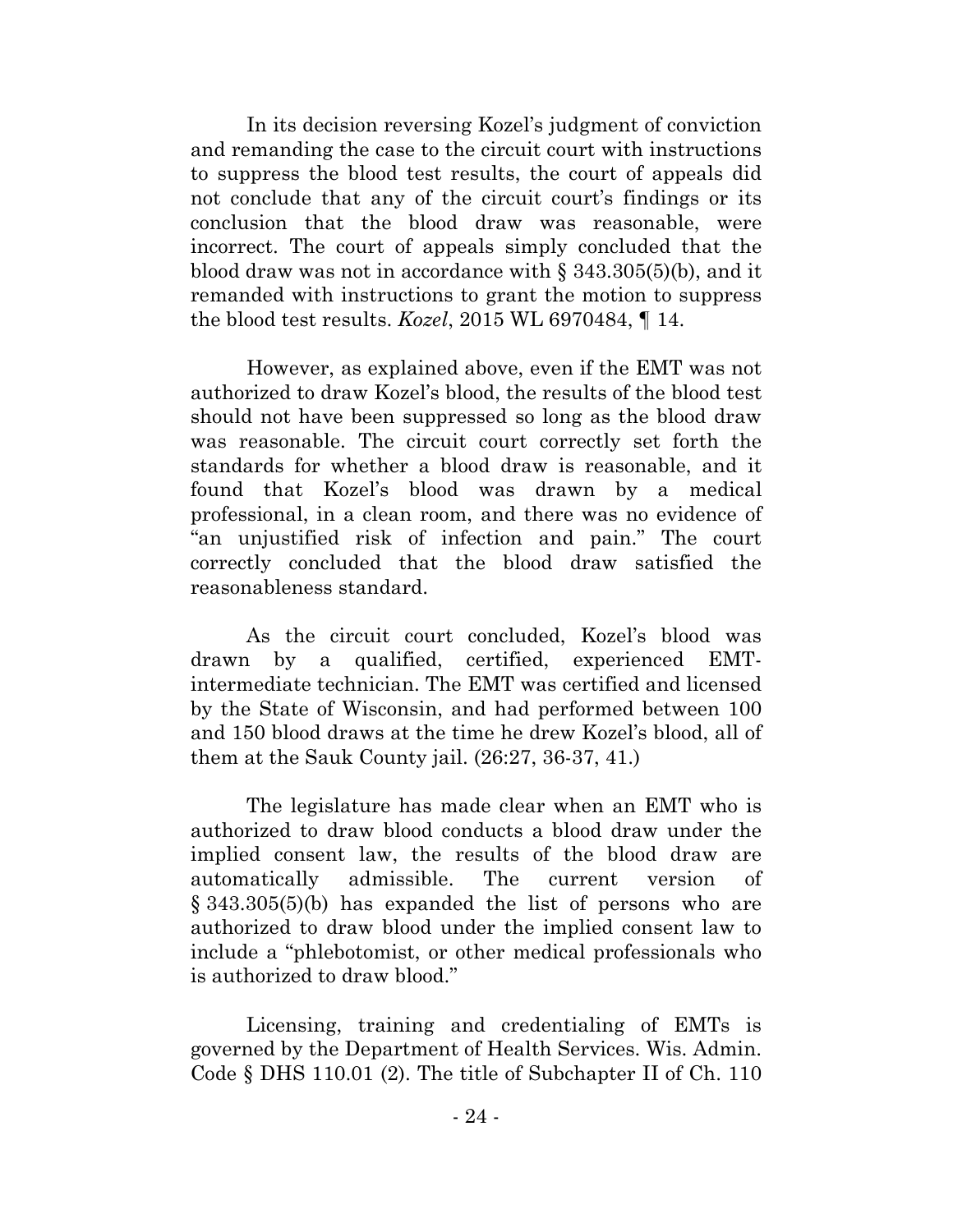is "Emergency Medical Professionals; Licensing; Certification; Training; Credentials; Fees." EMTs are explicitly included as "Medical Professionals."

By expanding  $\S$  343.305(5)(b) to include medical professionals who are authorized to draw blood, the legislature seemingly concluded that EMTs who are authorized to draw blood can do so reasonably.

The EMT-intermediate who drew Kozel's blood was authorized to draw blood by Dr. Mendoza, the Director of the Baraboo District Ambulance Service. In the current version of § 343.305(5)(b), the legislature made clear that the list of persons who can reasonably draw blood under the implied consent law includes EMTs like the one who drew Kozel's blood.

As the circuit court recognized, Kozel's blood was drawn in a clean room at the Sauk County Law Enforcement Center, in which the EMT had conducted 100 to 150 blood draws. (26:37, 41.) As the circuit court found, there was no evidence of an unjustified element of personal risk of infection or pain, and no evidence of actual infection or pain. (26:37-38.) As the court found, "the EMT used a fresh blood alcohol specimen kit provided by the hygiene lab." (26:41.) The court concluded that the equipment the EMT used was sterile. (26:41-42.)

None of the court's findings are clearly erroneous, and none of its conclusions are unreasonable. In short, this was an entirely routine blood draw that was conducted in a reasonable manner. Even if Wis. Stat. § 343.305(5)(b) did not authorize the EMT to conduct the blood draw there would be no reason to suppress the blood test results. The court of appeals' decision reversing the judgment of conviction and remanding the case to the circuit court with instructions to grant Kozel's motion to suppress should therefore be reversed.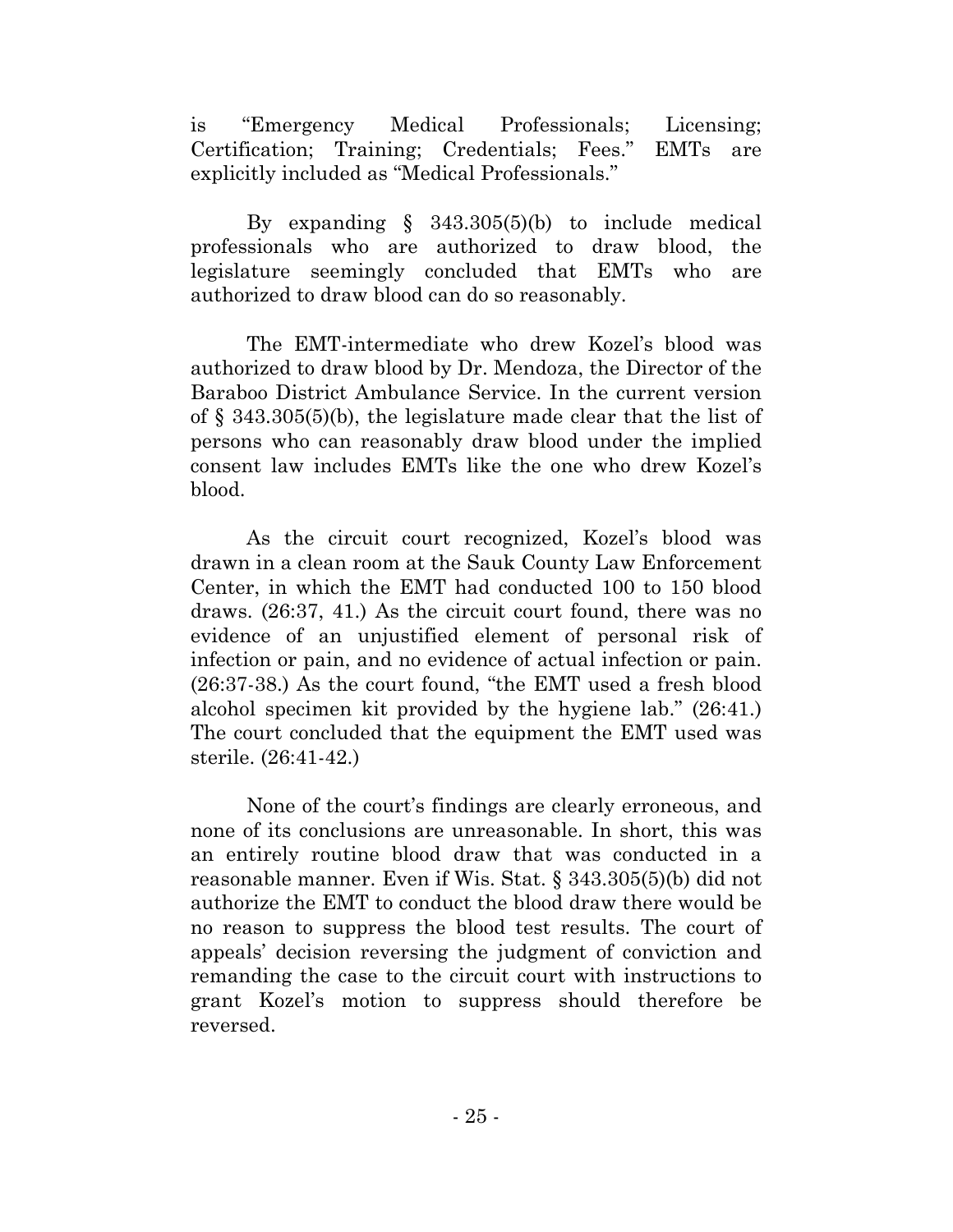### **CONCLUSION**

For the reasons explained above, the State respectfully requests that this Court reverse the court of appeals' decision which reversed the judgment convicting Kozel of operating a motor vehicle while under the influence of an intoxicant.

Dated this 20th day of April, 2016.

Respectfully submitted,

BRAD D. SCHIMEL Wisconsin Attorney General

MICHAEL C. SANDERS Assistant Attorney General State Bar #1030550

Attorneys for Plaintiff-Respondent-Petitioner

Wisconsin Department of Justice Post Office Box 7857 Madison, Wisconsin 53707-7857 (608) 266-0284 (608) 266-9594 (Fax) [sandersmc@doj.state.wi.us](mailto:sandersmc@doj.state.wi.us)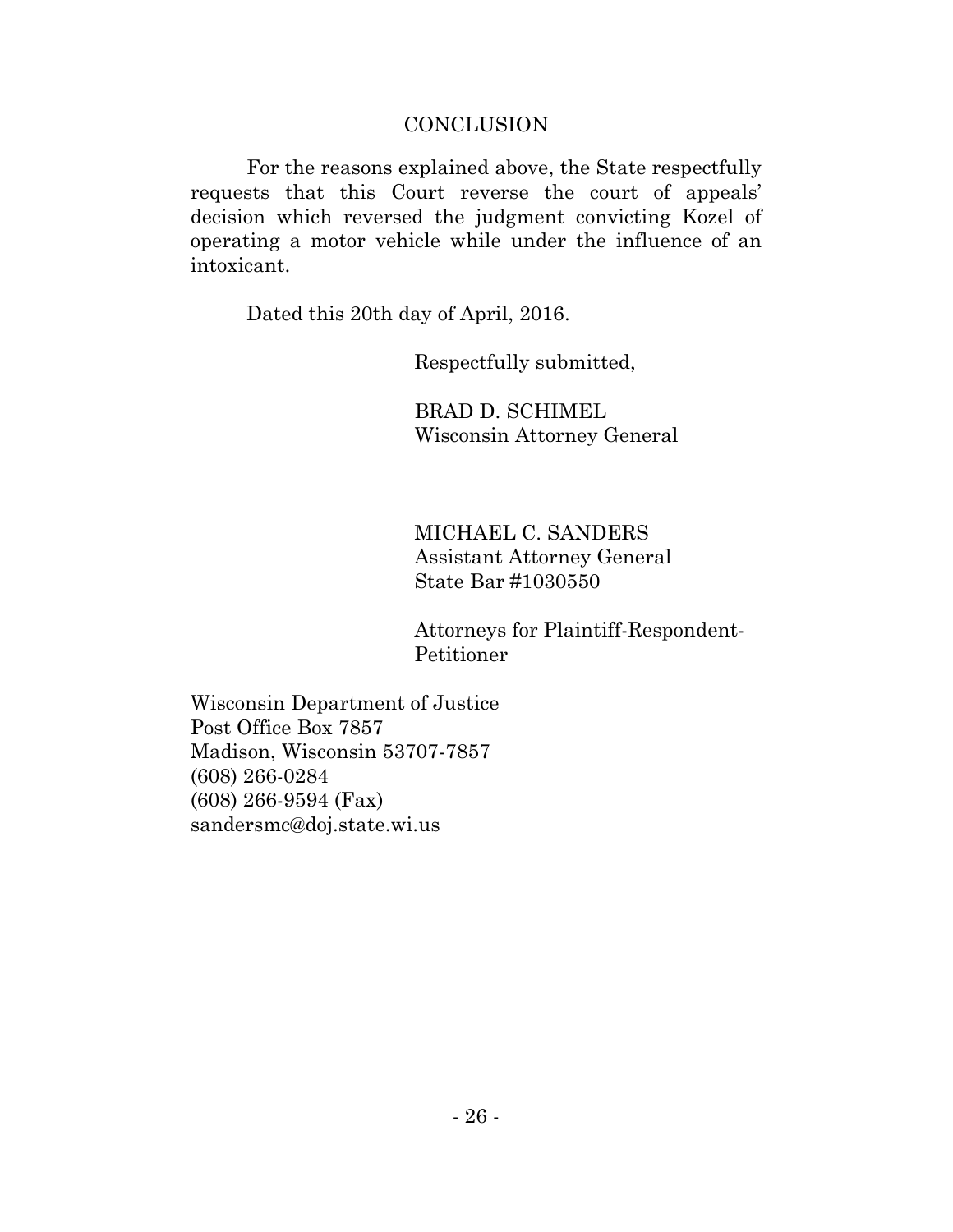### **CERTIFICATION**

I hereby certify that this brief conforms to the rules contained in Wis. Stat.  $\S$  809.19(8)(b) and (c) for a brief produced with a proportional serif font. The length of this brief is 6,913 words.

> \_\_\_\_\_\_\_\_\_\_\_\_\_\_\_\_\_\_\_\_\_\_\_\_\_\_\_ MICHAEL C. SANDERS Assistant Attorney General

## **CERTIFICATE OF COMPLIANCE WITH WIS. STAT. § (RULE) 809.19(12)**

I hereby certify that I have submitted an electronic copy of this brief, excluding the appendix, if any, which complies with the requirements of Wis. Stat. § (Rule) 809.19(12).

I further certify that this electronic brief is identical in content and format to the printed form of the brief filed as of this date.

A copy of this certificate has been served with the paper copies of this brief filed with the court and served on all opposing parties.

Dated this 20th day of April, 2016.

MICHAEL C. SANDERS Assistant Attorney General

\_\_\_\_\_\_\_\_\_\_\_\_\_\_\_\_\_\_\_\_\_\_\_\_\_\_\_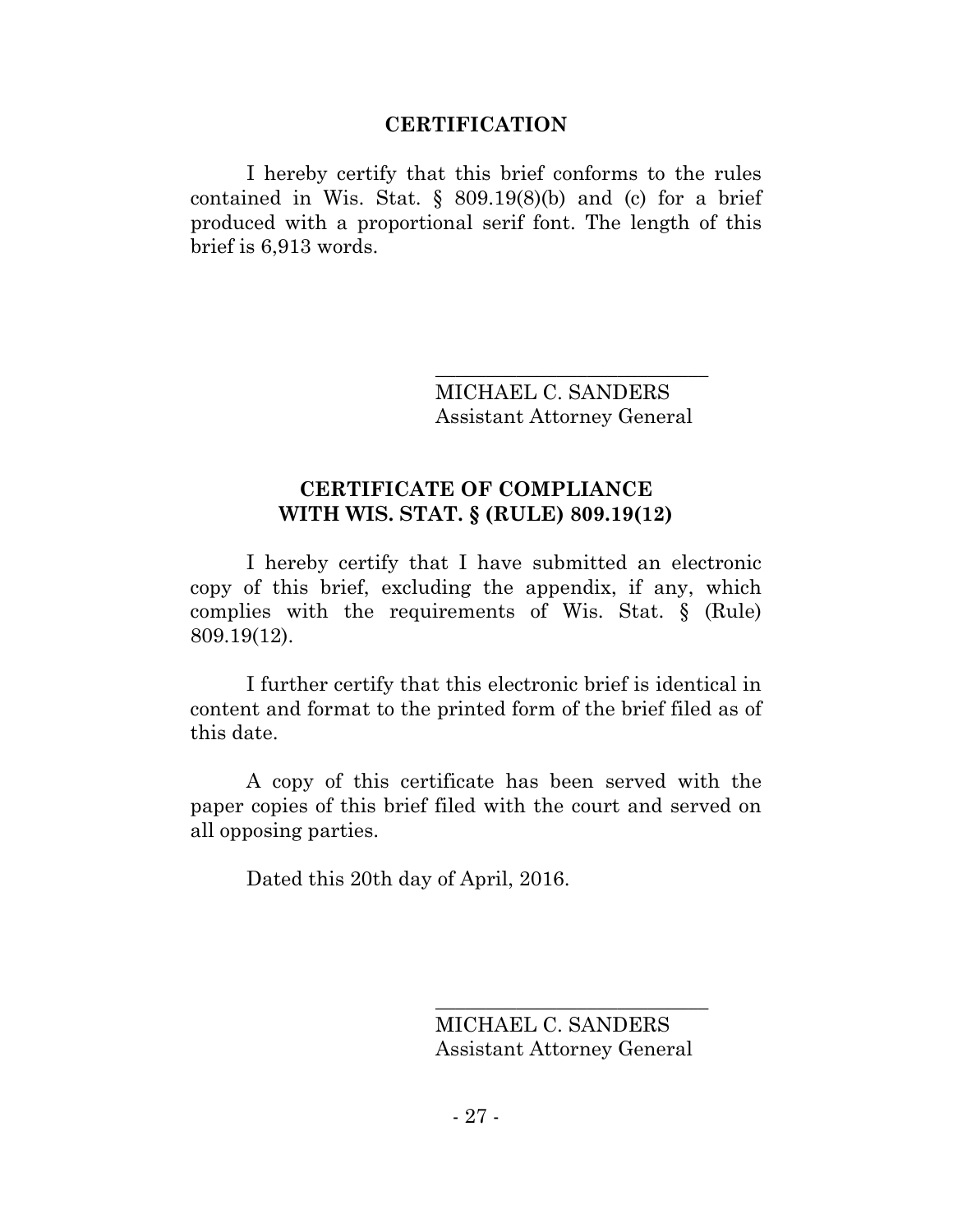#### STATE OF WISCONSIN

### IN SUPREME COURT

No. 2015AP656 - CR

STATE OF WISCONSIN,

Plaintiff-Respondent-Petitioner,

v.

PATRICK K. KOZEL,

Defendant-Appellant.

ON APPEAL FROM AN OPINION OF THE COURT OF APPEALS REVERSING A JUDGMENT OF CONVICTION ENTERED IN THE CIRCUIT COURT FOR SAUK COUNTY, THE HONORABLE GUY D. REYNOLDS, PRESIDING

# **APPENDIX OF PLAINTIFF-RESPONDENT-PETITIONER**

BRAD D. SCHMIEL Wisconsin Attorney General

MICHAEL C. SANDERS Assistant Attorney General State Bar #1030550

Attorneys for Plaintiff-Respondent

Wisconsin Department of Justice Post Office Box 7857 Madison, Wisconsin 53707-7857 (608) 266-7063 (608) 266-9594 (Fax) probstrg@doj.state.wi.us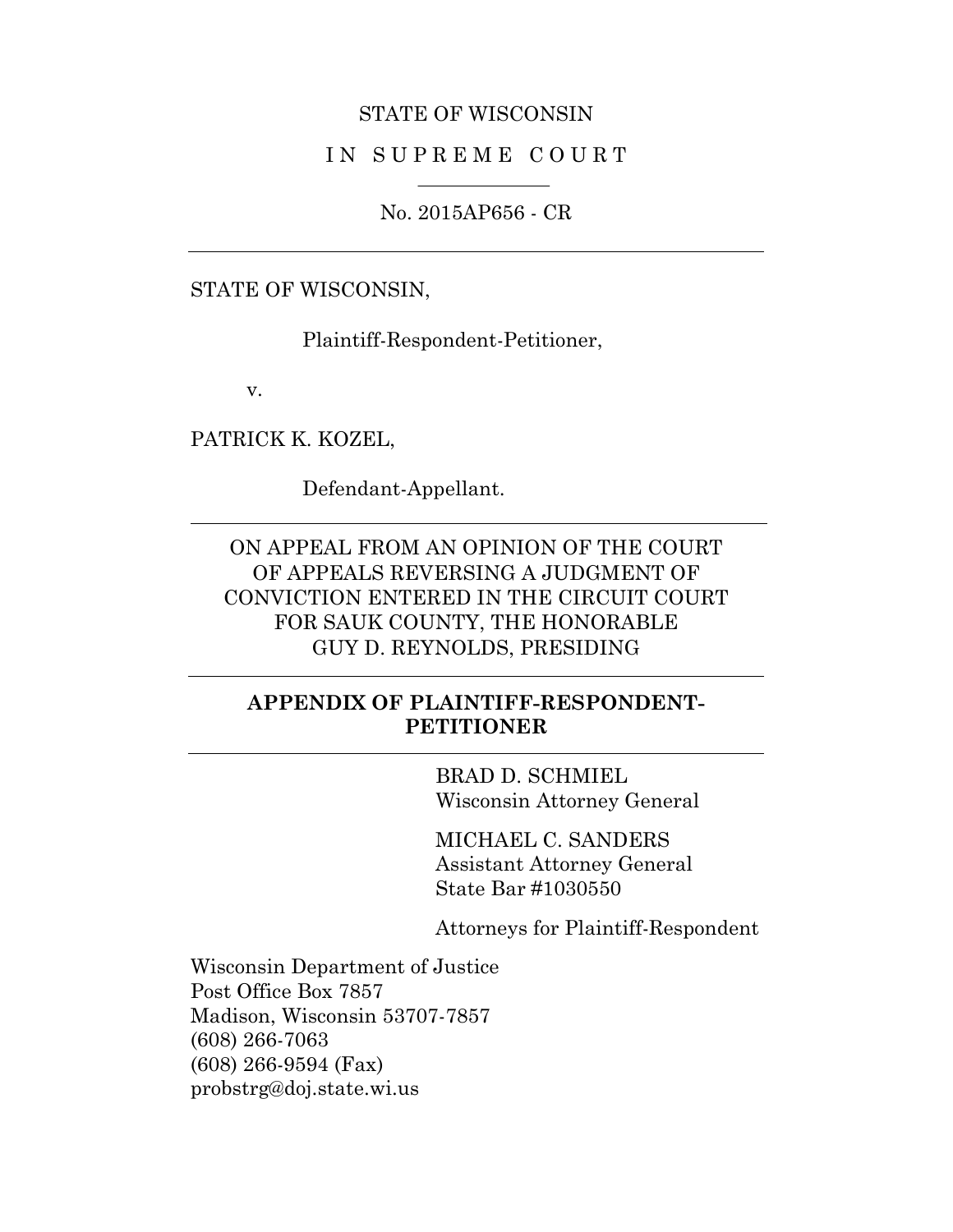# INDEX TO SUPPLEMENTAL APPENDIX

| Item<br>Page                                                                                                               |
|----------------------------------------------------------------------------------------------------------------------------|
| State v. Patrick K. Kozel, No. 2015AP656-CR,<br>Wis. Ct. App. Nov. 12, 2015) (unpublished)  101-07                         |
| Motion to Suppress - Unreasonable Seizure of Blood                                                                         |
|                                                                                                                            |
| <b>Transcript of Suppression Hearing</b><br>held on September 26, 2014                                                     |
| County of Fond du Lac v. Bethke<br>No. 2013AP2297, 2014 WL 1688068<br>(Wis. Ct. App. April 30, 2014) (unpublished)  154-60 |
| State v. Osborne,<br>No. 2012AP2540, 2013 WL 3213298<br>(Wis. Ct. App. June 27, 2013) (unpublished) 161-68                 |
| County of Sauk v. McDonald,<br>No. 2014AP1921, 2015 WL 2114340<br>(Wis. Ct. App. May 7, 2015) (unpublished)  169-82        |
| Winnebago County v. Christenson,<br>No. 2012AP1189, 2012 WL 5350269                                                        |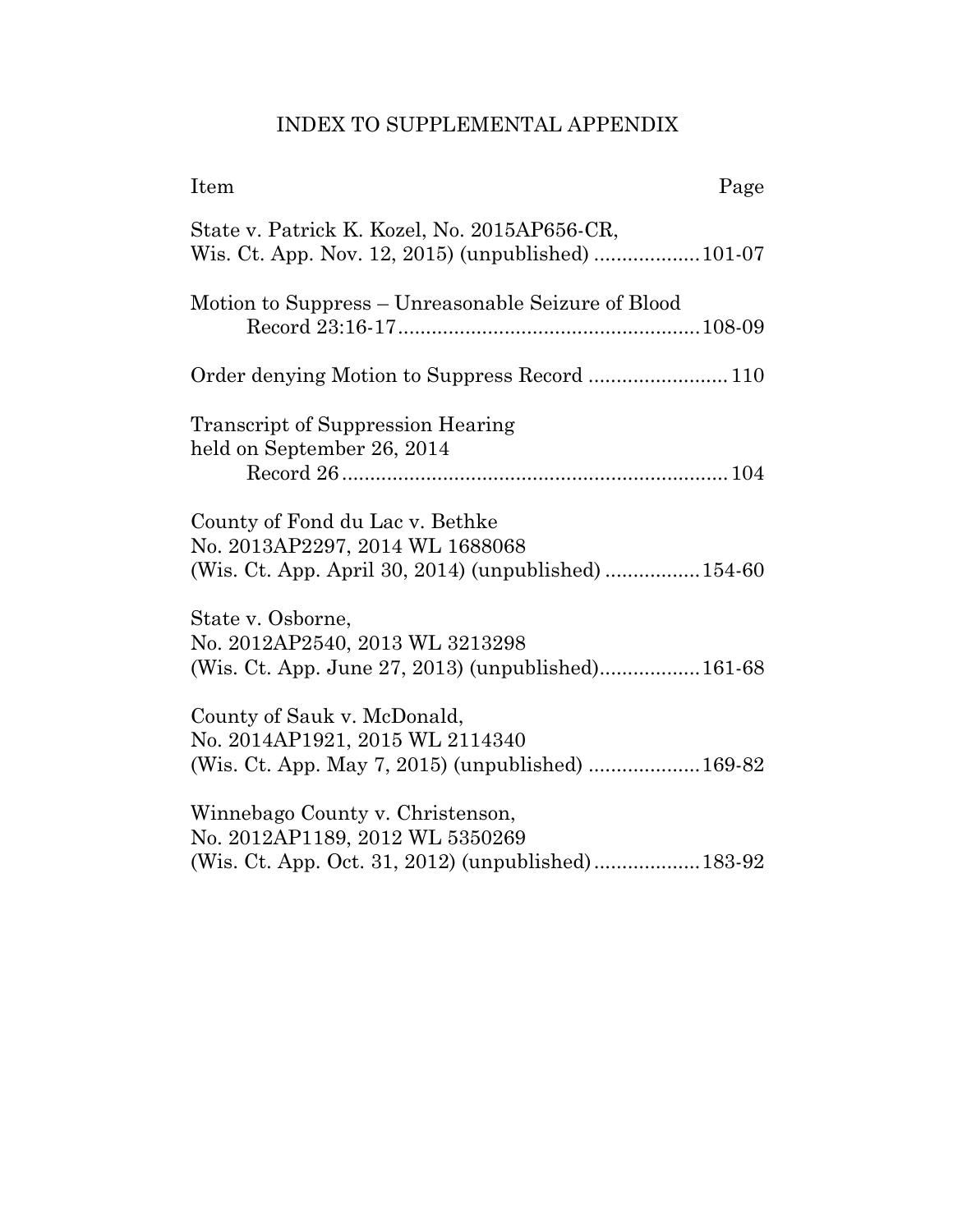#### APPENDIX CERTIFICATION

I hereby certify that filed with this brief, either as a separate document or as a part of this brief, is a supplemental appendix that complies with the content requirements of Wis. Stat.  $\{(Rule) 809.19(2)(a); that is, the$ record documents contained in the respondent's supplemental appendix fall into one of the categories specified in sub.  $(2)(a)$ .

I further certify that if the record is required by law to be confidential, the portions of the record included in the appendix are reproduced using first names and last initials instead of full names of persons, specifically including juveniles and parents of juveniles, with a notation that the portions of the record have been so reproduced to preserve confidentiality and with appropriate references to the record.

Dated this 20th day of April, 2016.

MICHAEL C. SANDERS Assistant Attorney General

\_\_\_\_\_\_\_\_\_\_\_\_\_\_\_\_\_\_\_\_\_\_\_\_\_\_\_